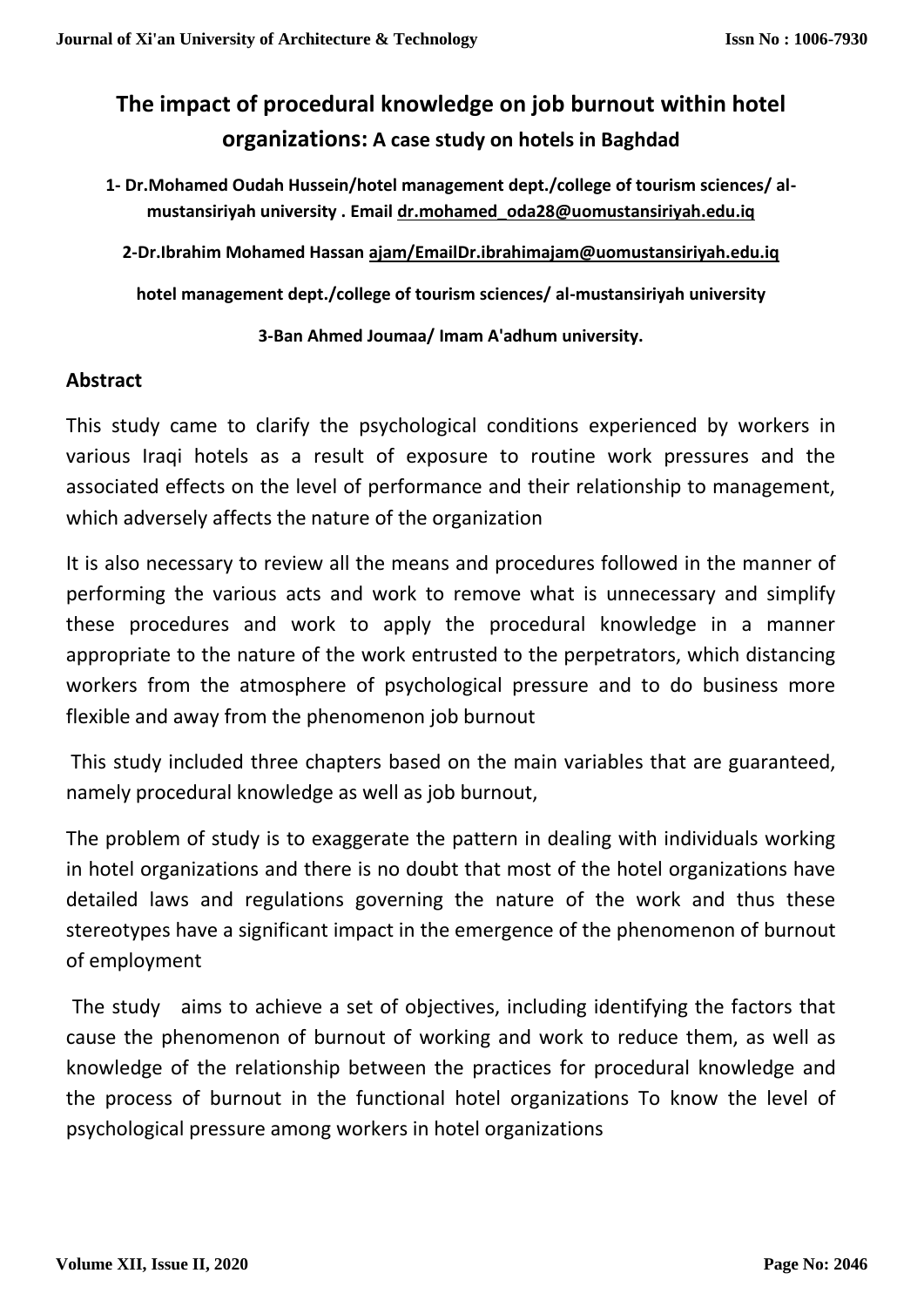The study was able to come up with a set of conclusions and recommendations aimed at identifying the real causes and the most impact on the workers and then develop appropriate solutions through some recommendations

**Key ward.** procedural knowledge, job burnout .

## **Introduction**

Job burnout received the attention of many researchers due to its negative effects on individuals working in the field of work and Achievement, This phenomenon is related to the concept of the diseases of civilization that afflict many of us through many societal crises, This phenomenon is caused primarily by the psychological pressures that a person confronting .

Burnout arises in response to the tasks that are imposed on the employee and that are stress factors for the employee such as the workload, In turn to, it increases his personal obligations and responsibilities Because of the higher levels of excitement these tasks bring about, the employee begins to feel burnout job when repeatedly exposed to these important requirements So he uses the human or personal element, especially when he works in an environment that provides only a limited amount of feedback and rewards for work accomplishments.

Job burnout may first begin with the deterioration of many positive perceptions or trends related to his work ,As a result the employee's sense of job satisfaction and indulgence decreases, and his nervous tension increases during the work, After that, he starts the results of evaluating the employee's performance, and then he shows some negative physical symptoms, Then the level of job drop-out increases, the level of self-esteem decreases, and signs of deteriorating mental health appear ,and The quality of personal and social relationships worsens, which leads to the disintegration of working groups and the collapse of social support for employees, On the basis of the foregoing and as a result of these pressures, there should be a clear chain of knowledge procedures that relate to how the work is performed, Or activity so that that knowledge is directly applied to the work or task being performed, The individual is not satisfied merely with the knowledge of carrying out a specific task or solving a specific problem, but that is being applied on the ground, and usually the Procedural knowledge is formed through practical experience and ongoing practice.

The study relied on the use of the analytical and field approach represented in the questionnaire form to obtain the data required by the research sample represented by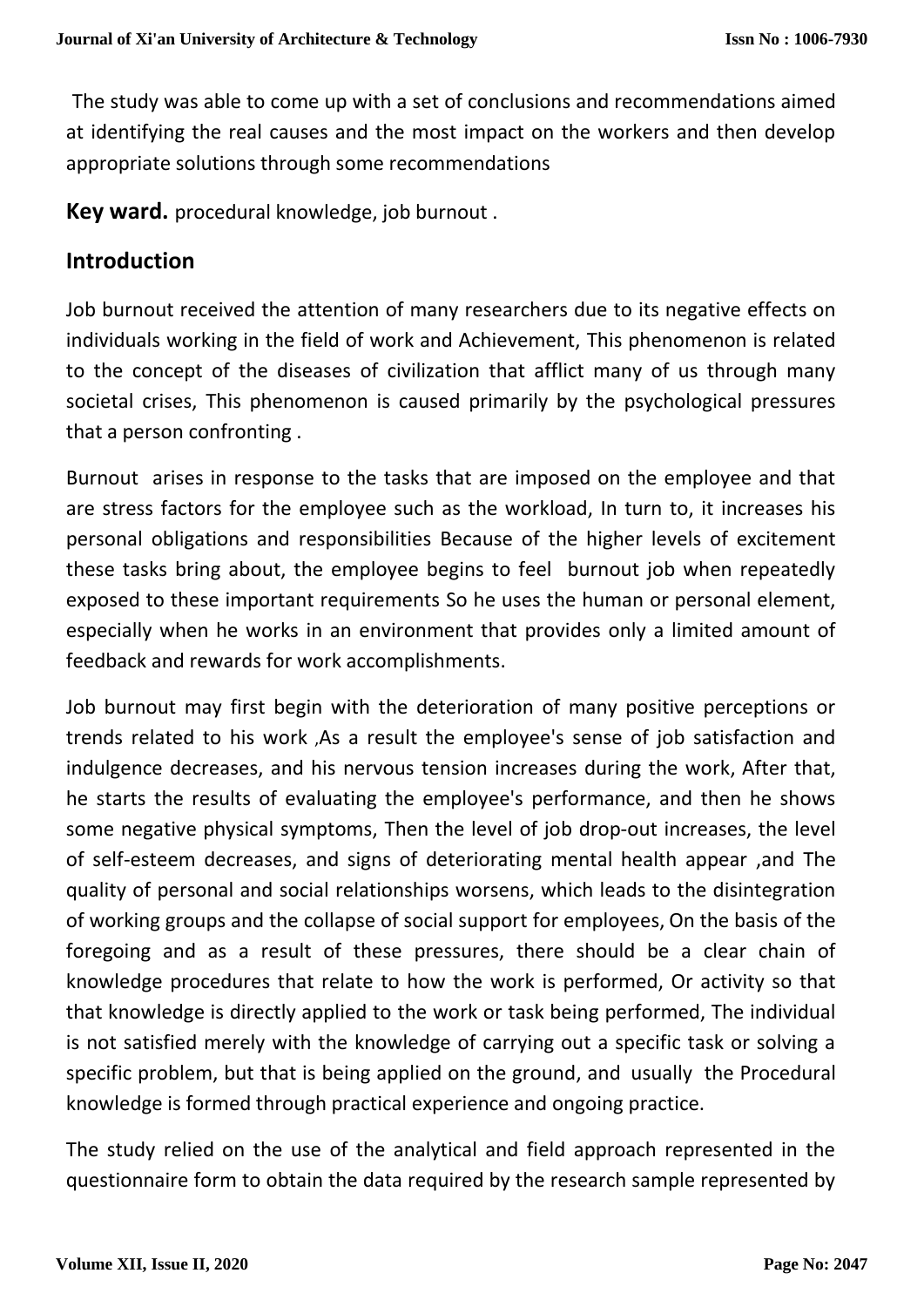a group of workers in baghdad hotels(Ishtar Grand Crystal Hotel and International Palestine Hotel )

The study obtained an important set of results that hotel managements can apply within their internal policies at work.

#### **Study methodology.**

**1- Research problem.** The research problem is exaggeration by stereotypes in dealing with individuals working in hotel organizations, There is no doubt that most hotel organizations have detailed laws and regulations governing the nature of their work, This stereotype has a major impact on the emergence of the phenomenon of job burnout, Hence the research problem is clear in the spread of the phenomenon of job burnout and the factors that help its emergence, On this basis, this scientific research was conducted in order to identify the most important reasons that contribute to the spread of this phenomenon, And how to work to reduce them and mitigate their impact on the performance of workers in hotel organizations, By facilitating and clarifying procedural knowledge steps and raising their level of work competence, Depending on the above, it is possible to indicate the problem of the study through the following question…

**How widespread extent is the phenomenon of functional combustion among workers in hotel organizations ,and What are its causes, methods of treatment and the role of procedural knowledge in it?**

#### **2- the importance of studying.**

2-1- Despite the importance of the subject of procedural knowledge and its role in the process of job burnout , However, this topic did not reach its required size in previous research and studies in the fields of tourism and hotels.

2-2- The importance and effectiveness of procedural knowledge in the performance of workers individuals through the processes of psychological pressure and a sense of stress from the workload.

2-3- Reducing the rate of psychological fatigue and encouraging the future performance of the individual, which contributes to reducing job burnout .

2-4- The importance of procedural knowledge among workers in Iraqi hotel organizations and its impact on the level of their performance.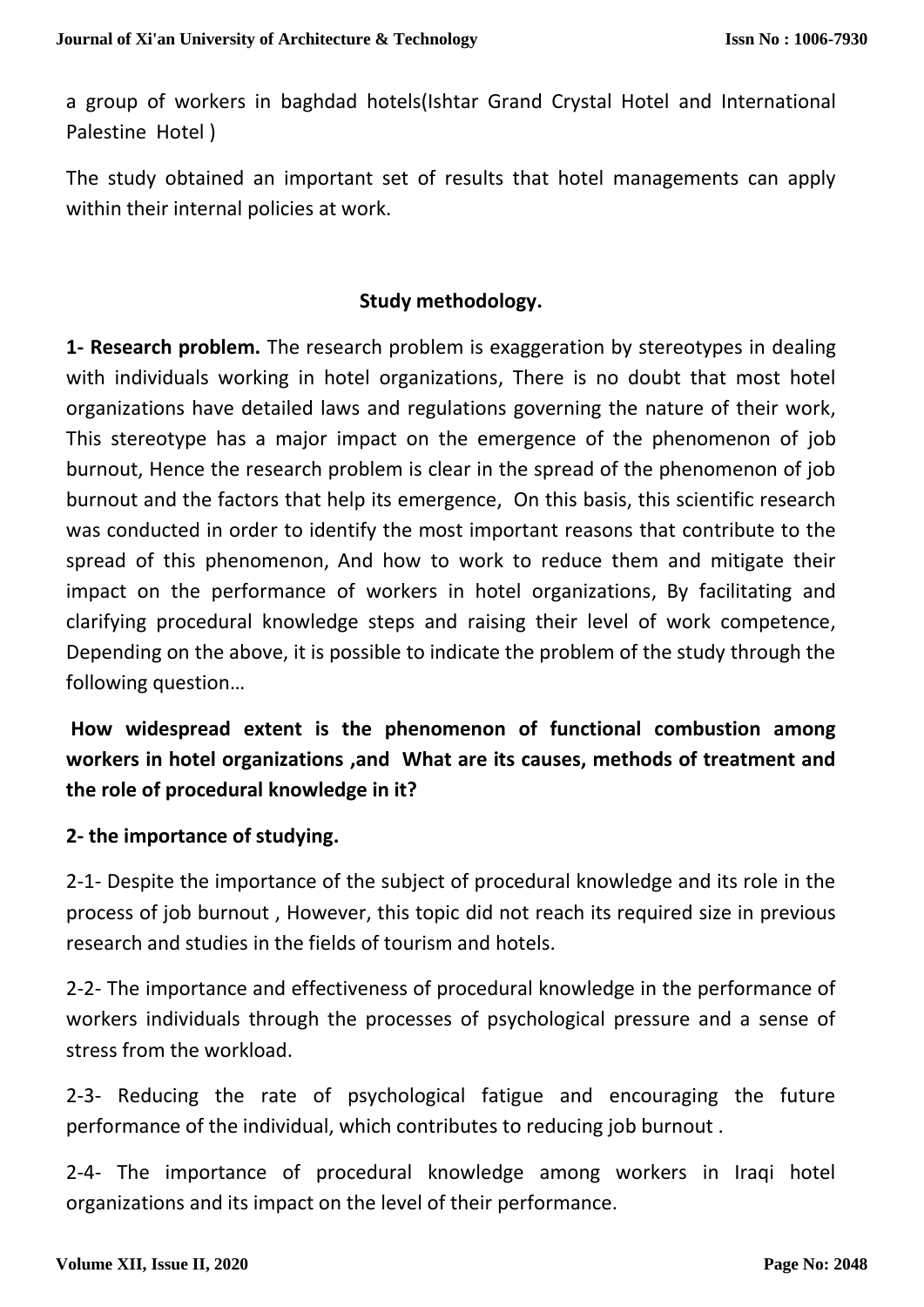## **3- Objectives of the study. This studying aims to achieve the following goals**

3-1- understand procedural knowledge practices within hotel organizations.

3-2- Knowing the level of psychological pressure among workers in hotel organizations.

3-3- Knowing the relationship between the processes of procedural knowledge and the process of job burnout in hotel organizations.

3-4- Determine the reality of the methods used in hotel organizations to reduce the phenomenon of job burnout among workers.

3-5- Determine the factors that cause the occurrence of the phenomenon of job burnout .

3-6- Knowing the most important measures used within hotel organizations in measuring the phenomenon of job burnout.

### **4- Study hypotheses.**

**4-1-The first main hypothesis ... (**There is a morale correlation relationship, related Statistical significance between job burnout and procedural knowledge among workers in hotel organizations ) **and The following sub-hypotheses are subdivided from them**

**4-1-1-** There is a morale correlation relationship, related Statistical significance between Factors that cause to job burnout and procedural knowledge among workers in hotel organizations**.**

**4-1-2-** There is a morale correlation relationship, related Statistical significance between job burnout trends and procedural knowledge among workers in hotel organizations**.**

**4-1-3-** There is a morale correlation relationship, related Statistical significance between Dimensions of job burnout and procedural knowledge among workers in hotel organizations**.**

**4-2- The second main hypothesis ... (**There is a morale influence relationship, related Statistical significance between job burnout and procedural knowledge among workers in hotel organizations ) **and The following sub-hypotheses are subdivided from them**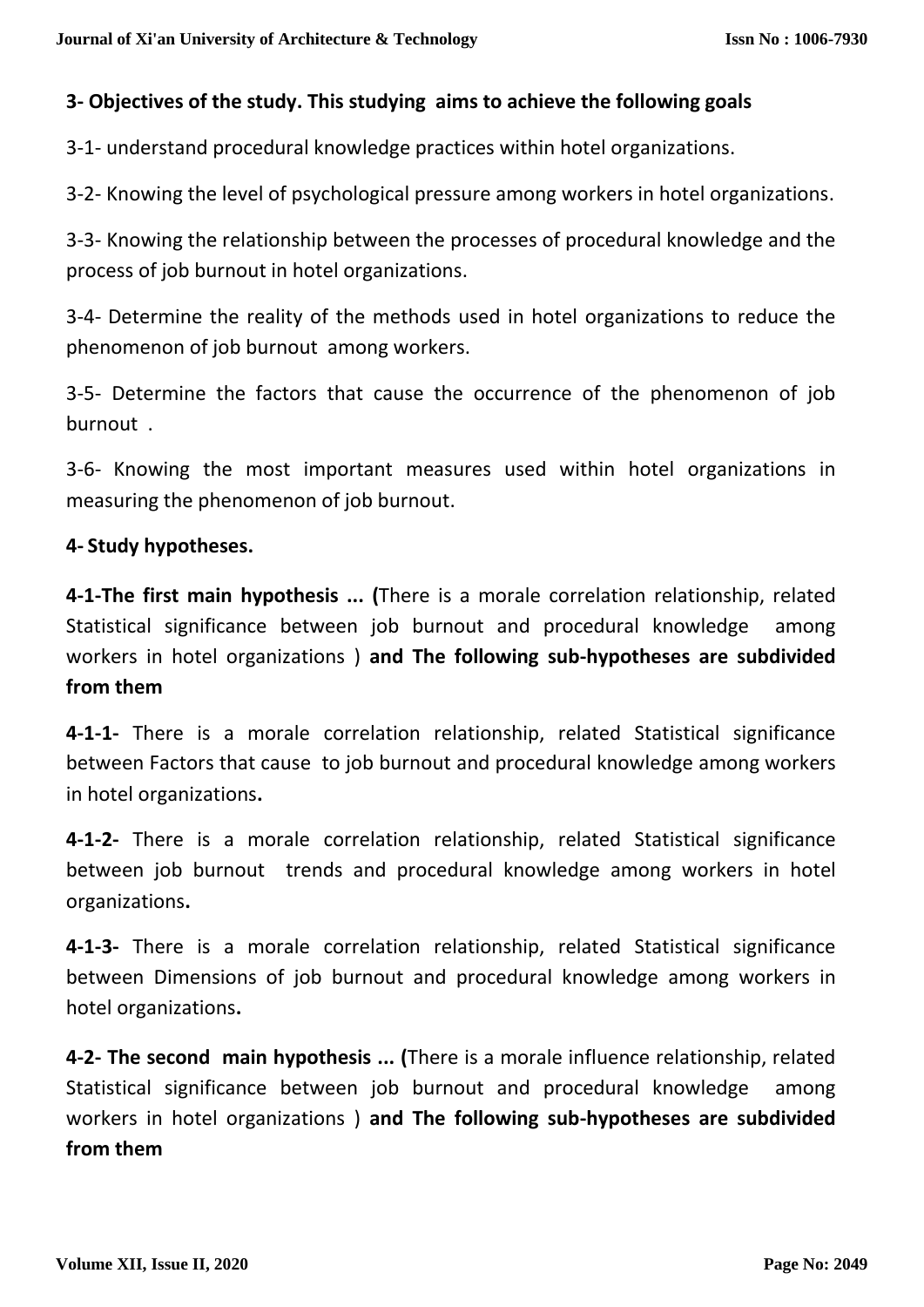**4-2-1-** There is a morale influence relationship, related Statistical significance between Factors that cause to job burnout and procedural knowledge among workers in hotel organizations**.**

**4-2-2-** There is a morale influence relationship, related Statistical significance between job burnout trends and procedural knowledge among workers in hotel organizations**.**

**4-2-3-** There is a morale influence relationship, related Statistical significance between Dimensions of job burnout and procedural knowledge among workers in hotel organizations**.**

**5- Style of the study.** The study relied on using the analytical and field approach represented in the questionnaire form to obtain the data required by the research sample And represented by a group of workers in Iraqi hotels, where (110) questionnaire was distributed to the hotels of the study sample (104) forms were retrieved, and for statistical necessity, (100) forms were taken**.**

**6- Study community:-** The study community represents two hotels from Baghdad city (Babylon Rotana Hotel, Crystal Grand Ishtar Hotel) These hotels were chosen to be the study sample for research, given their good reputation in the hotel and tourism market, As for the study sample, the questionnaire was distributed to the workers inside these hotels, by 50 forms for each hotel.

**7- Study Sample**: - The study sample was represented by working individuals (managers and employees) in the hotels chosen for the study, which is a random sample.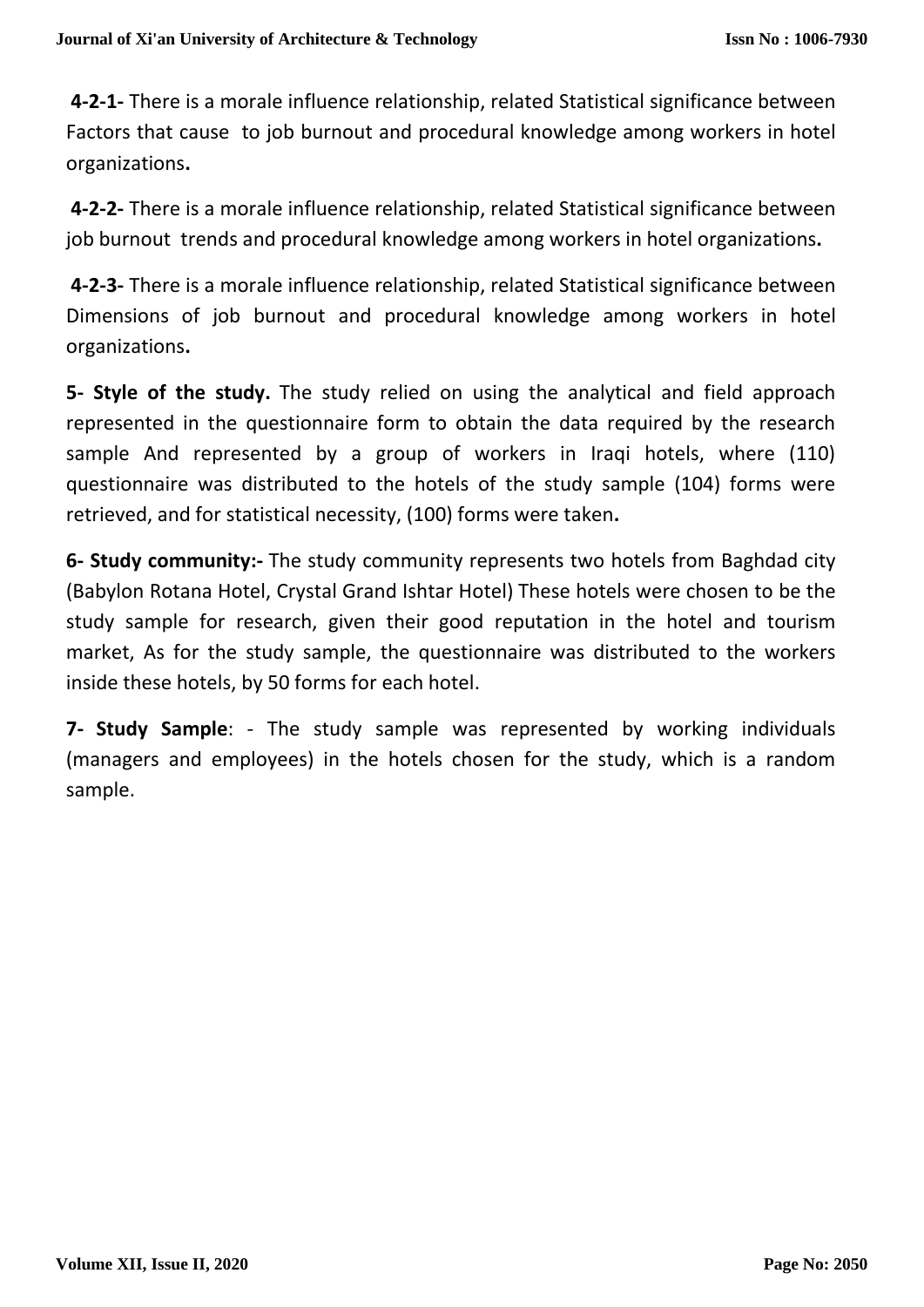### **Chapter one**

### **Procedural knowledge**

Procedural knowledge refers to the set of steps or actions that work to achieve a specific goal, In other words, the skills and capabilities that an individual possesses, which are found in the practices necessary to do business through his performance of the procedure, It is the knowledge that has been tested in the performance of missions, Thus, the concept of procedural knowledge does not refer only to what we know - knowledge of procedures - But also to how to know the procedures in a mathematical and simplified manner without the need for extensive communication, In practical application, procedural knowledge is of great importance and needs speed in delivery, In addition to quality, low cost and high service, especially in the services sector, such as hotels and restaurants(For example), Therefore, it requires presence the structured and specific procedures in this matter, Sometimes the operator may not be able to show what has been accomplished, The emphasis is on necessities, as in some cases, a skilled individual may be able to explain the procedure, On this subject (Pears, 1971: 5) gives an example He says that the person who can ride a bicycle can (know - how), But he can not explain how he balance on it.

## **First: - the concept of procedures.**

The procedures according to the opinion of each( Hiebert&Jefevre,1986:6 ) It can be a mathematical with a sequence of verbs prepared in advance leading to the correct answer when implemented accurately, Or possible actions, you must follow the correct sequence to solve a specific problem, ( Byrnes&Wasik,1991:777 ) they describes it Using some characteristics like skills, strategies, production, and internal special actions. Also, some procedures are difficult to obtain it easily Or influence it, especially those that are programmed with extensive operations to be performed by the computer ( Sun et al,2001:206 ). On the other hand, there are some individuals in the work who know the procedures for the part of work assigned to it, But they do not know the full form of the work ( Lewicki,1985:565 ).

## **Second: - The concept of procedural knowledge.**

A number of researchers gave a concept to procedural knowledge, each according to its specialization, The concept that was given by a mathematician It differs from other other specialties such as administrators ( for example), Depending on the nature of the mathematical operations with continuous succession and they are known in advance Their concepts were narrower in scope and limited , One of the concepts that have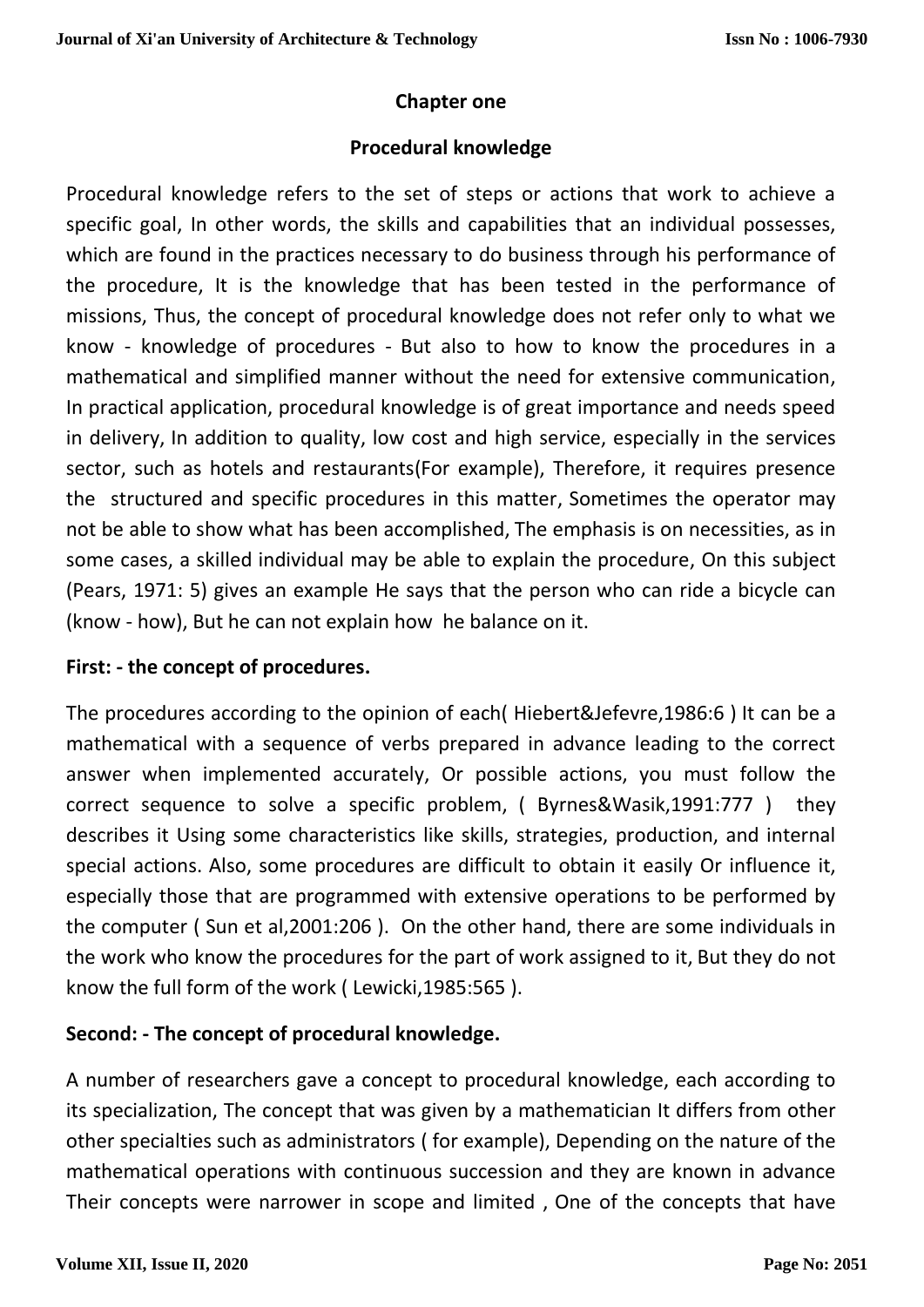been put forward by mathematicians is what each of them mentioned ( Hiebert&Jefevre,1986:6-8 ) They know it as a type of sequential knowledge type or step by step for how to accomplish the task, They also added that procedural knowledge is of two types, the first being close to the system codes used by individuals, The second consists of rules and procedures for resolving issues. The National Research Council sees mathematics teachers ( National Research Council , 2001:116 ) There is little focus on procedural knowledge Instead, the focus is on solving mathematical problems By students on the flexibility, and correctness efficiency of the procedures Without looking at what the extracted results are and how they have evolved, The concept of procedural knowledge is more comprehensive than that of mathematics As many procedures involve tacit knowledge. And in this regard say( Anderson,1993:18 ) Procedural knowledge is the experiences that individuals can demonstrate through their performance, It is not a simple normal report Procedural. knowledge means Realization concepts in the minds of individuals (Tohari,et al,2012:422 ). Both see ( awad&Ghaziri,2004:44 ) As it is knowing how to perform the task or procedure, It is the knowledge found in the applications of the procedure, It is of mental skill and may reach automatic application Like learning a language and speaking it repeatedly For example, many people speak English as their mother tongue But they are not perfect in their rules When foreigners speak in front of them, Those who learn their language They correct his pronunciation without explaining the reason. Where sees ( Kolers & Roediger,1984:440 ) There is evidence that the human mind interprets things as what to do instead of describing what you know.

## **Third: - Stages of accessing procedural knowledge.**

Shows( Anderson,1982:211 ) Procedural knowledge is considered as production and has a hypothetical structure. According to theory ( Anderson,1983:235 ) About Perceptive acquisition of skills, Reaching procedural knowledge requires three steps:

**1- The first stage**. Explicit knowledge that includes the rules and facts that are stored in memory Which acts as an exploratory guide to be worked on Through the application

**2- The second stage:** The stage of the transition from explicit knowledge to procedural knowledge By addition and application, At this point, two or more products used to solve the problem are grouped into one product**.**

3- **The third stage:** The stage of accessing procedural knowledge where there is harmony of knowledge So it will be applied correctly, and there will be a gradient and speed in the application, Here sees ( Anderson,1982:370 ) The difference between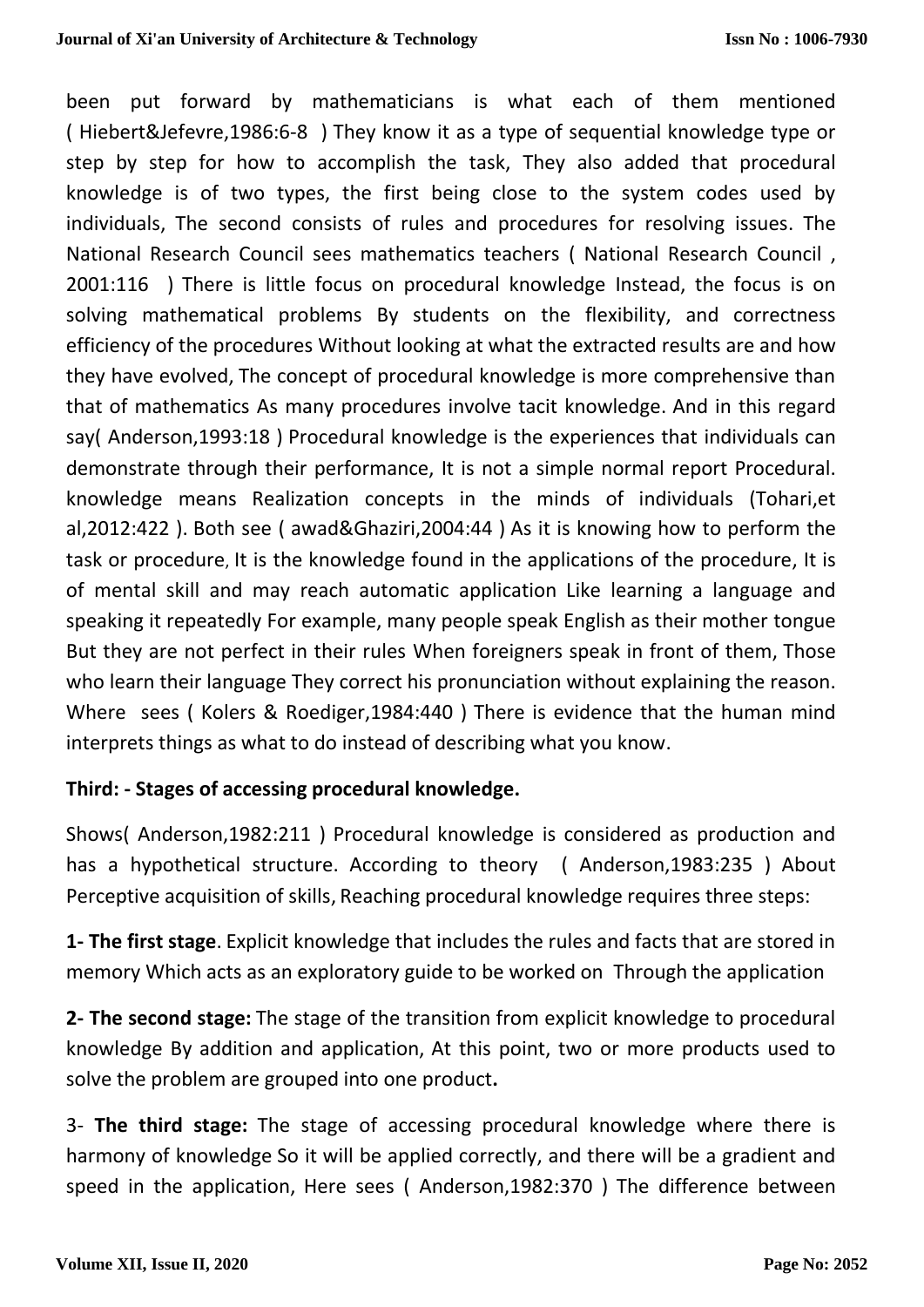explicit knowledge and procedural knowledge Is that explicit knowledge represents a set of facts stored in databases of explicit knowledge, While procedural knowledge represents a group of components. Sees (Thagard, 2006: 187) Access to knowledge of procedures by new individuals in the organization goes through successive stages, An example is given of a new trainee in a scientific cooperation organization, who makes three assumptions.

1- Knowing( how –know) is apparent from the beginning and is clear.

2- That there are no clear oral rules but rules that can be extraction from the procedural knowledge of the work, Such as how to run a scientific meeting, which the trainee can learn through training And bring it back in the future, and thus a new outward knowledge is formed.

3- Because procedural knowledge is tacit and cannot be translated by verbal rules.

Thus, (Thagard )considers that implied procedures can be obtained from daily practices This is a great difficulty and sometimes impossible, And adds ( Lijun et al,2014:412 ) Until procedural knowledge is important in service organizations, there is an urgent need to measure its procedures To complete high level sequence and harmony, With the need for a systematic entrance to collect and manage the publication of procedures.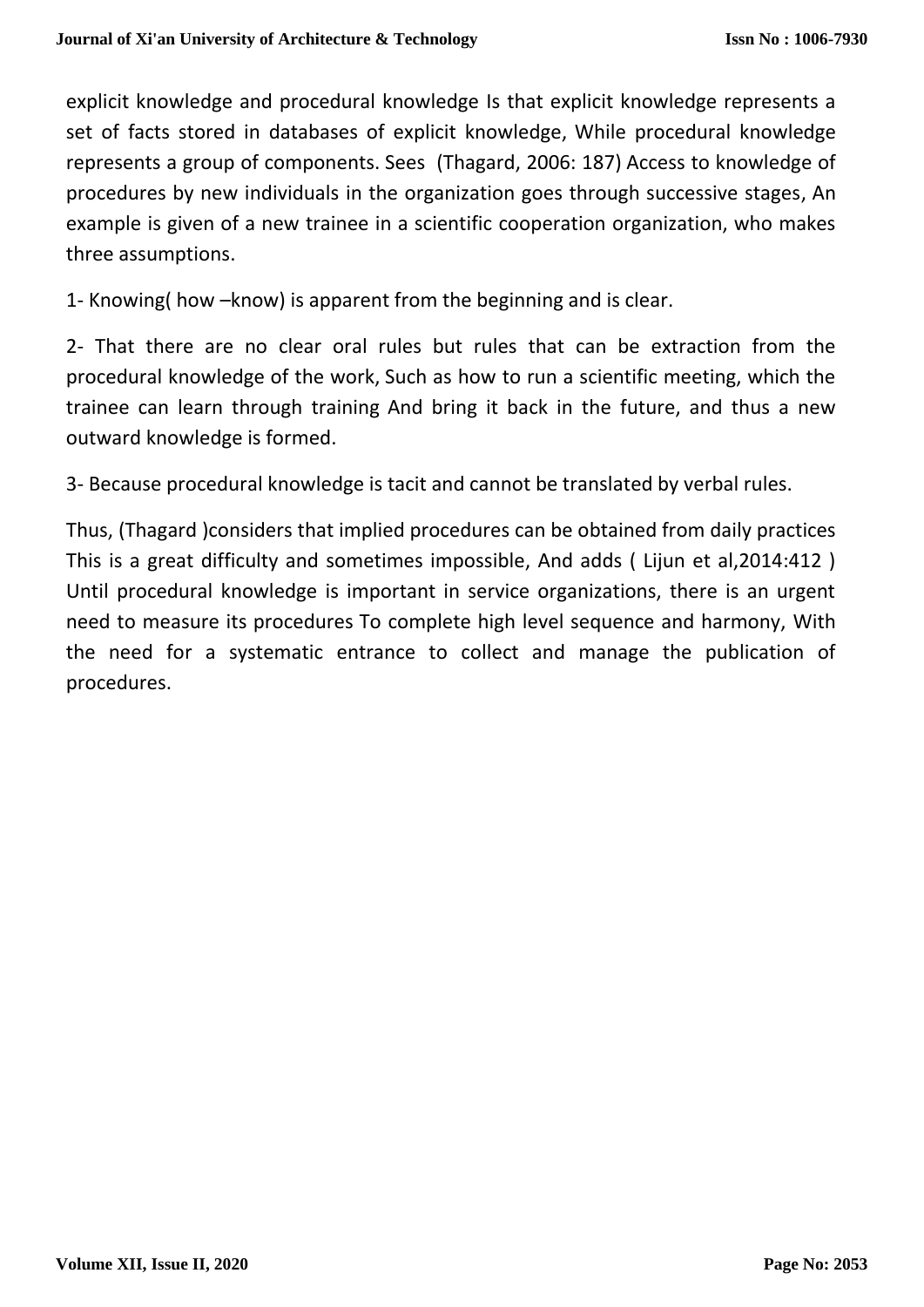## **Chapter second**

#### **Job burnout**

job burnout studies began in the United States of America in the 1970s to include people working in the service sector As for the beginning of practical work, it was in the era of the eighties, Designed by ( Maslach&Jackson,1981 ) Model ( MBI)( Maslach Burnout Inventory ) Which is mainly designed for individuals working in the services sector, Then a second model was developed for individuals working in the education profession, As for the nineties, this field has evolved to include other fields and sectors, Such as accountants, computers, technicians, managers and others.

### **First: - job burnout concept.**

The term job burnout refers to psychological pressure leading to a disease that usually arises in the place where individuals use their time and energy( Mosely Jr. et al, 2011:371). (John & Martin2010: 399) describes it as a condition of emotional depletion, Lack of interest to others, and reduced personal achievement, which is widespread in the work environment Interpretation of job burnout differed according to the authors' views, Some see it as synonymous with Weak job activity(Meier, 1984:213). (Edelwich & Brodsky 1980: 10) is seen as a method of disappointment, (Perlman & Hartman 1982: 385) is considered a bridge of stress and Fatigue, Stress leads to emotional exhaustion if it is associated with Fatigue, anxiety, and insomnia, Emotional exhaustion is associated with psychological stress That leads to the dehumanization and conformity to the concept of confrontation, That is, treating others as numbers or things instead of treating them as human beings(Kahill, 1988:290). (Ashforth & Lee) explains that dehumanization involves a defensive behavior method of for being a reaction to actions to avoid unwanted requests or reduce perceived risks. (Ashforth & Lee, 1990: 625).and Lack of individual achievement is one of the outcomes of stress, Fatigue, and successive confront( Leiter,1989:19 ).

## **Second: - The factors that lead to job burnout.**

Researchers differed in the factors that lead to job burnout, due to their differing views and the different places and entities that were searching in it the topic of job burnout. The factors that lead to job burnout are the following: (Maslach et al,2001:414-415 ).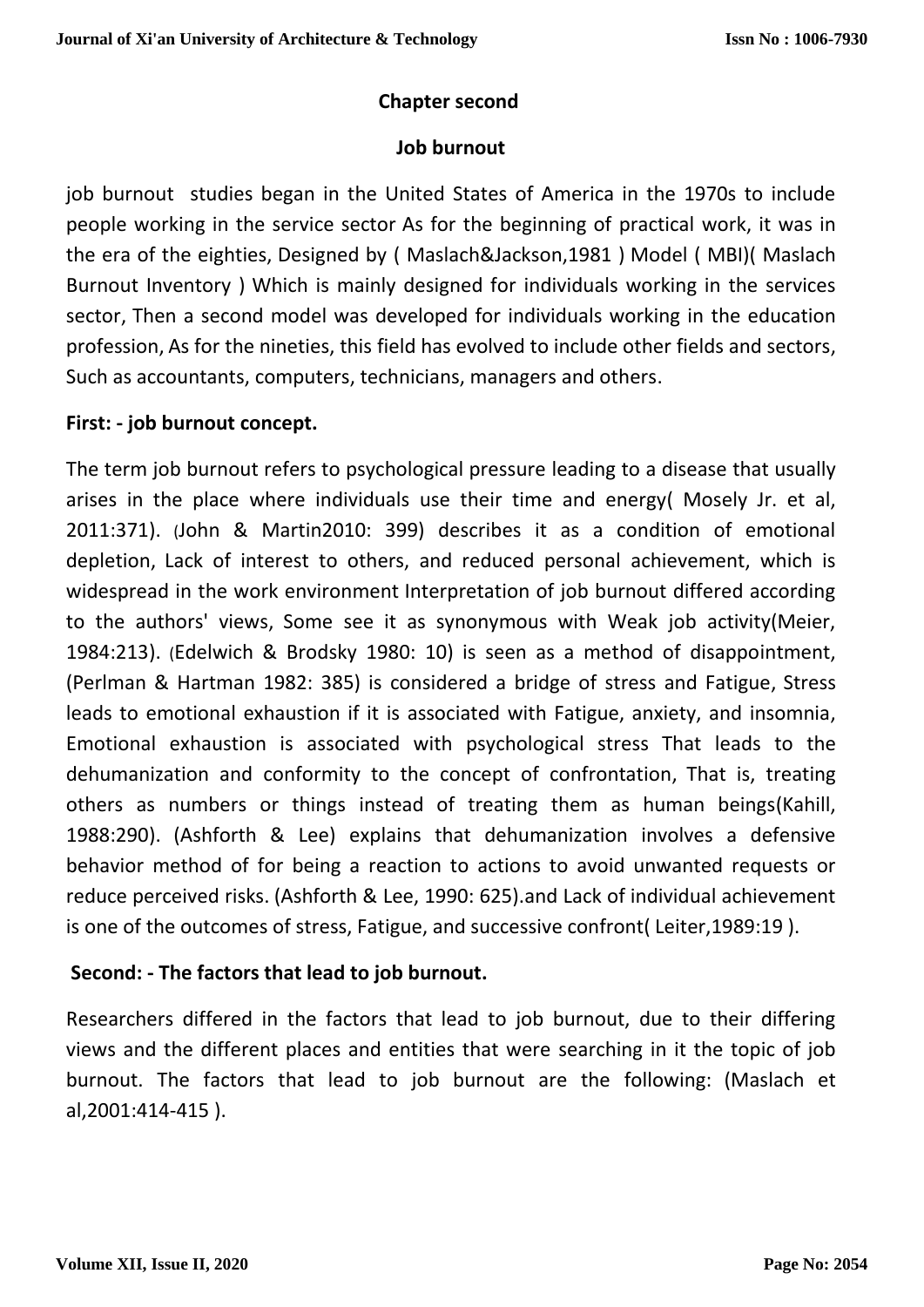1- Working stress. The pressure of work in excess of the limit leads to exhaustion, which may be due to the lack of experience and skills of the individual in the work assigned to him.

2- Control: Lack of control leads to less efficiency or less achievement, which is a manifestation of functional combustion.

3- Rewards: It is the lack of rewards for the work performed by the individual, as well as the delay in wages and the lack of appreciation of the employee's work by others.

4- Working groups. It is a lack of a sense of positive interaction with others in the workplace, and there are many actions that isolate the individual from work groups.

5- Justice: The lack of congruence between the individual and work is through a lack of a sense of justice in the workplace such as lack of justice in promotions ,and rewards.

6- Values: job burnout happen when there is a mismatch in the values, Or the employee resorting to that when his value conflicts with the values of the organization, (for example).

On the same topic, (DeCenzo & Robbins, 2005: 341-342) says: The factors contributing to job burnout can be identified in the following: Organizational traits, organization perceptions, knowledge of roles and laws, individual traits, and outputs, They add that some organizations have created four techniques to reduce stress levels before job burnout happen It is the following:

1- determination ID. By analyzing the facts and features of job burnout in individuals and work groups.

2- Protection: Try to protect the burnout process before it happen.

3- Treatment: Create procedures to reduce, stop, or reverse the combustion process.

4- Retreatment: Redirecting individuals who were burned or reached the end of the burnout process.

These job burnout treatment programs are aimed at:

First - Increase productivity.

Second - to make work more enjoyable for the worker.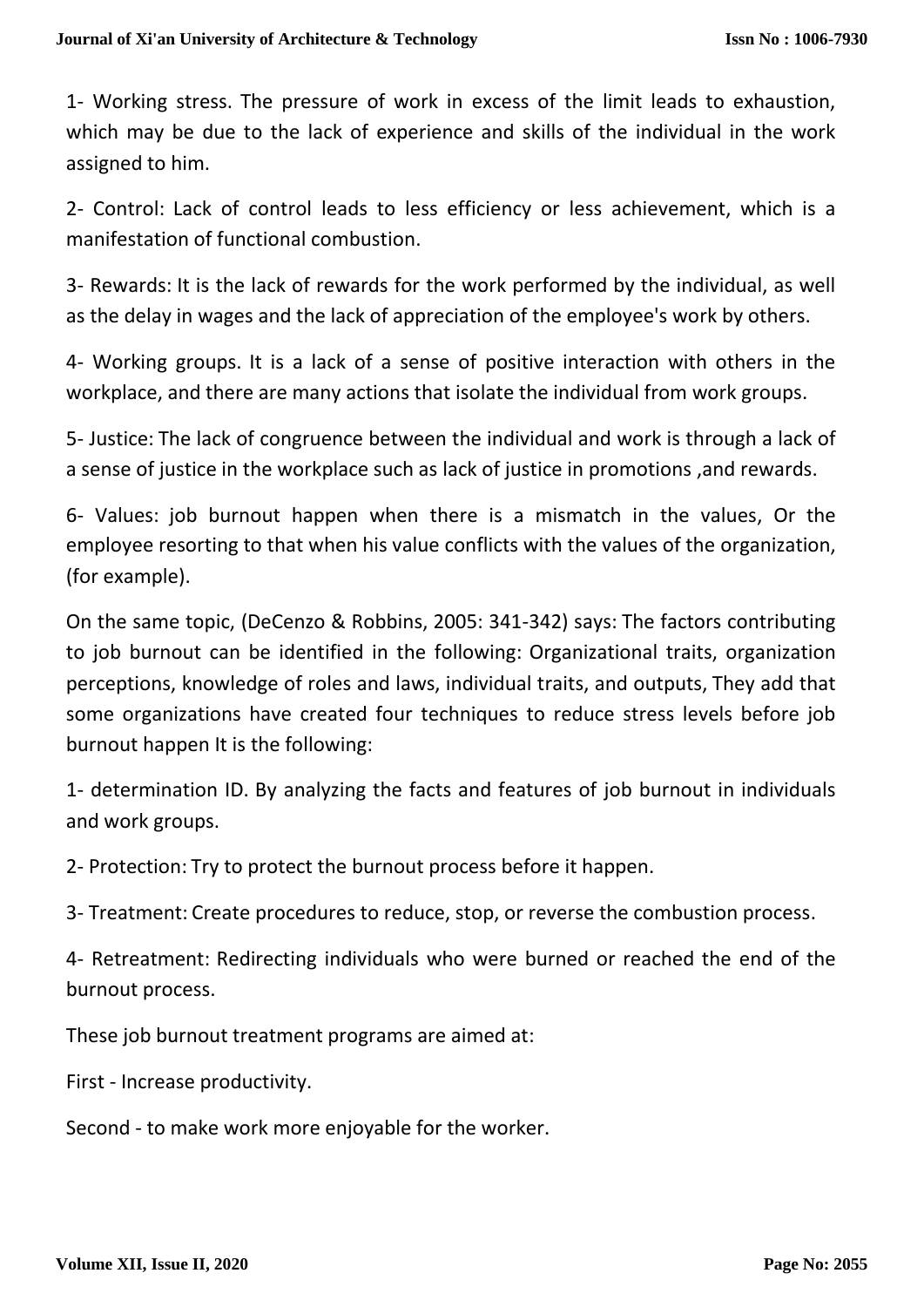## **Third: - job burnout trends. Three main trends emerged for job burnout:**

1- The old trend. It is the outlook that Maslach adopted in the eighties and that focused on the job burnout of workers in the services sector, those who are in direct contact with clients such as humanitarian services such as health, education and community services. Then two modern trends appeared and they are:

First trend: The services field has been expanded to include other non-service specialties in addition to the professional specialties.

 **second trend:** job burnout research started in this trend Going in the opposite trend of the previous in terms of ideas, where the idea of participating in the work was posed, Instead of looking at job burnout as a negative situation affecting the work, behavior and productivity of the worker, It was change to wards a positive state of worker welfare, This development in the perspective of job burnout reflects an emerging trend towards positive psychological impact that focuses on the strengths, rather than weaknesses and shortcomings ( Seligman&Cskszentmihalyi,2000:8 ).

### **Fourth: Dimensions of job burnout.**

Dimensions of job burnout changed and evolved according to how it is perceived and according to the groups contributing to it, The behavioral view of the subject also has a major impact on the type of dimensions that are adopted, In the 1980s, when the view of job burnout included the services sector with direct contact with customers, according to (Maslach & Jackson, 1981, 99-113) Which he called internal burnout, ( Maslach – Burnout Inventory MBI ). It has been used by them as a measure and Three dimensions have been put to measure job burnout:

**1- Emotional exhaustion.** It is a depletion of sources of emotion due to the many requirements for personal relationships with others, Maslach says that when individuals describe themselves they refer to the experience of Exhaustion , And when Exhaustion occurs, it will lead to fear, which in turn will lead to less efficiency.

**2- Depersonalization.** It is a negative, harsh and ironic attitude towards others who benefit from the service, this characteristic increases the spacing between the working individual and the recipients of the service and thus its effect on the whole business.

**3- Reduce Personal Accomplishment .** It means a tendency to evaluate an individual's business negatively, this measure showed the result of the interaction of workers in the services sector with the beneficiaries of those services, It has been shown that symptoms resulting from internal burnout include other workers in other sectors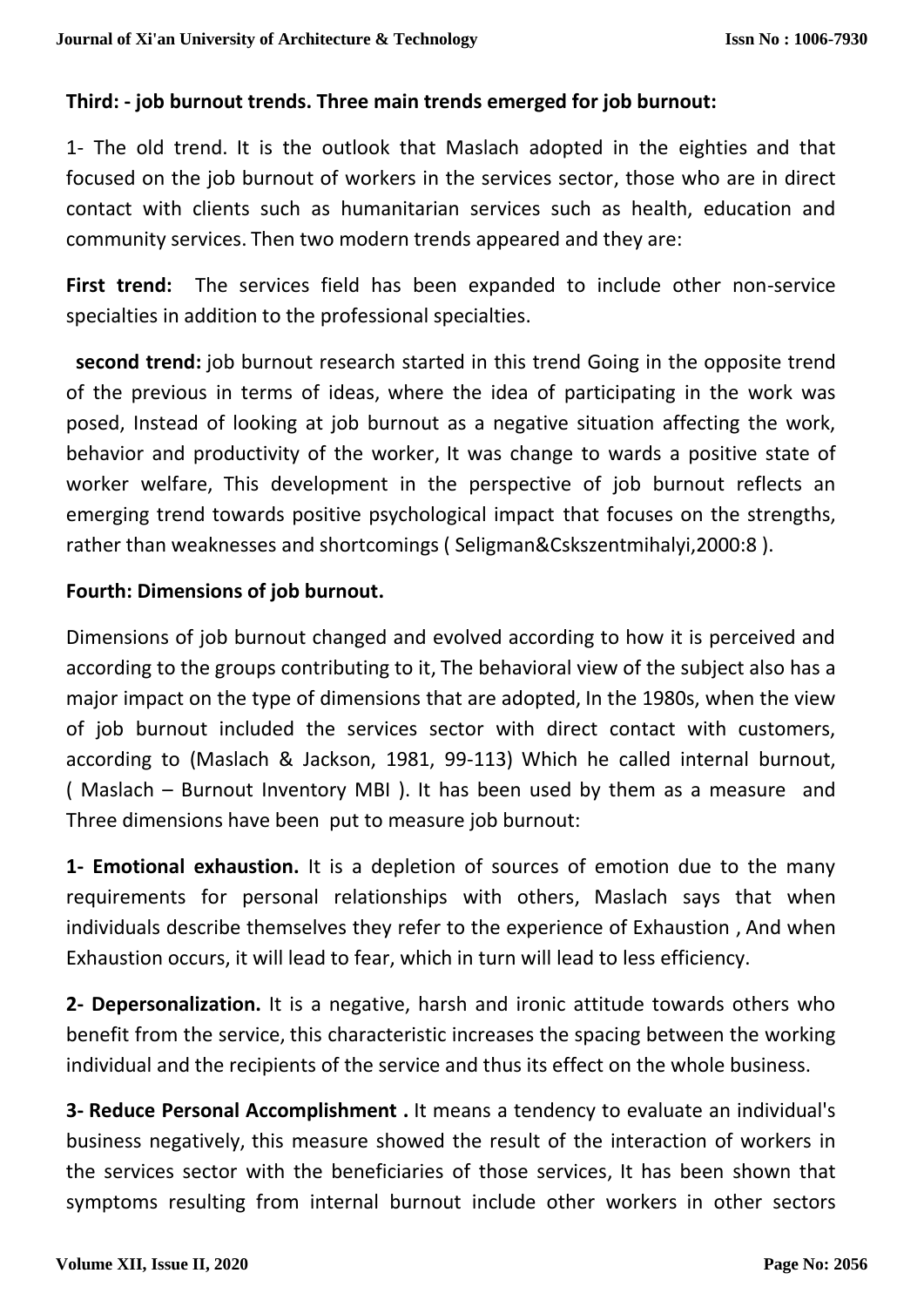outside the scope of services ,a new version called "General Survey" appeared( MBI-General Survey GS ) It consisted of three variables parallel to the internal burnout variables MBI, according to the opinion (Schutte et al, 2000,60) which are:

**1- Fatigue.** It is similar to emotional exhaustion but does not refer to other individuals.

**2- Cynicism**. It indirectly refers to work.

**3- Professional Efficacy.** Which has a broad view compared to internal burnout(MBI).

Both have been used (Leiter & Schaufeli, 1996: 233) on the previous scale , they included software engineers and university cadres within the professional Efficacy, and not only the workers limited to workers , This scale is fixed with all types of workers, such as accountants, maintenance workers, technical staff, nurses, teaching staff, and others.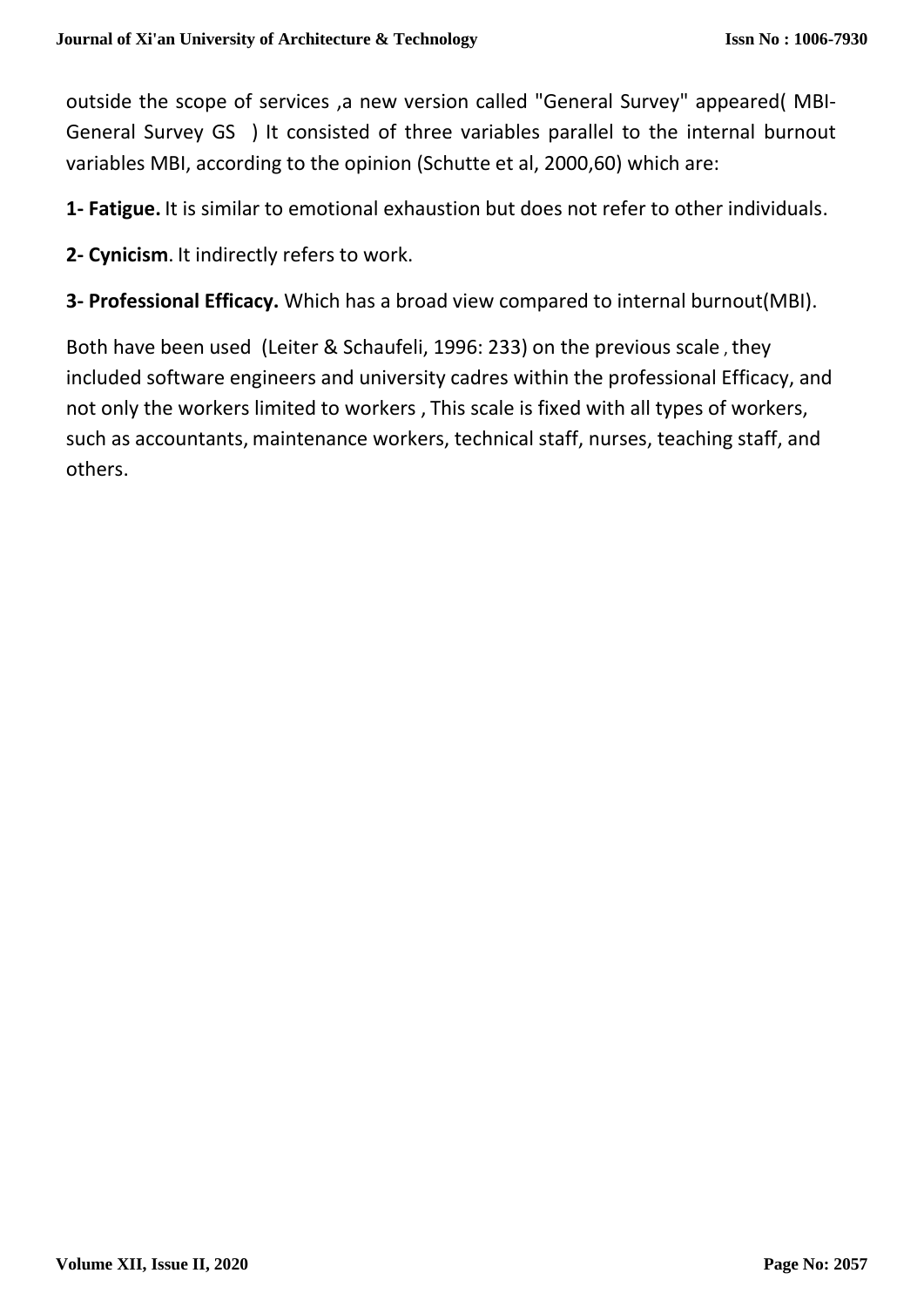## **Chapter three**

## **Presentation and analysis of the levels and importance of the study variables**

## **Independent variable (procedural knowledge)**

Table (1) showed that the Weighted arithmetic Mean of the Procedural knowledge variable was (2.847) , It is greater than the value of the hypothetical mean, which represents the boundary between agreement and disagreement, which is (2), This confirms that the level of importance of the sample's responses to the independent variable tended towards agreement, and with a standard deviation of (0.3500), Which indicates a significant dispersion in the sample responses regarding the paragraphs of this independent variable, and the relative importance of the Procedural knowledge variable (94.47%) was recorded , This indicates that most members of the research sample agree on the paragraphs of the independent variable. And from it, we conclude that the occurrence of a job combustion process among workers in hotel organizations in Iraq clearly depends on the nature of procedural knowledge used by hotel management.

| symbol         | <b>Secondary variables</b>                                                                                                                                                                                                                                                                                                                                                                                                                            | <b>Arithmetic</b><br>mean | standard<br>deviation | relative<br>importance, | trend of<br>answer<br><b>level</b> |
|----------------|-------------------------------------------------------------------------------------------------------------------------------------------------------------------------------------------------------------------------------------------------------------------------------------------------------------------------------------------------------------------------------------------------------------------------------------------------------|---------------------------|-----------------------|-------------------------|------------------------------------|
| <b>X1</b>      | Procedural knowledge<br>in<br>hotel organizations requires<br>delivery in<br>speed<br>of<br>addition to low cost and<br>high quality                                                                                                                                                                                                                                                                                                                  | 2.78                      | 0.3001                | 92.666                  | <b>Towards</b><br>agreement        |
| $\mathbf{X}2$  | We see procedural<br>knowledge in the<br>performance of individuals<br>through their awareness of<br>their concepts in their minds                                                                                                                                                                                                                                                                                                                    | 2.88                      | 0.3001                | 96                      | <b>Towards</b><br>agreement        |
| $\mathbf{X}$ 3 | The<br>explicit<br>procedural<br>knowledge that includes the<br>rules and facts that are stored<br>in the memory and that works<br>an exploration guide is<br>as and the set of the set of the set of the set of the set of the set of the set of the set of the set of the set of the set of the set of the set of the set of the set of the set of the set of the set of the set of the se<br>worked through through the<br>full application of it. | 2.80                      | 0.3444                | 93.333                  | <b>Towards</b><br>agreement        |
| <b>X4</b>      | explicit<br>The<br>shift<br>from<br>knowledge to procedural<br>knowledge<br>is<br>by<br>incorporating two or more<br>hotel products                                                                                                                                                                                                                                                                                                                   | 2.99                      | 0.1814                | 99.666                  | <b>Towards</b><br>agreement        |

|  |  | Table (1) the level of importance of the independent variable (Procedural knowledge) |  |
|--|--|--------------------------------------------------------------------------------------|--|
|--|--|--------------------------------------------------------------------------------------|--|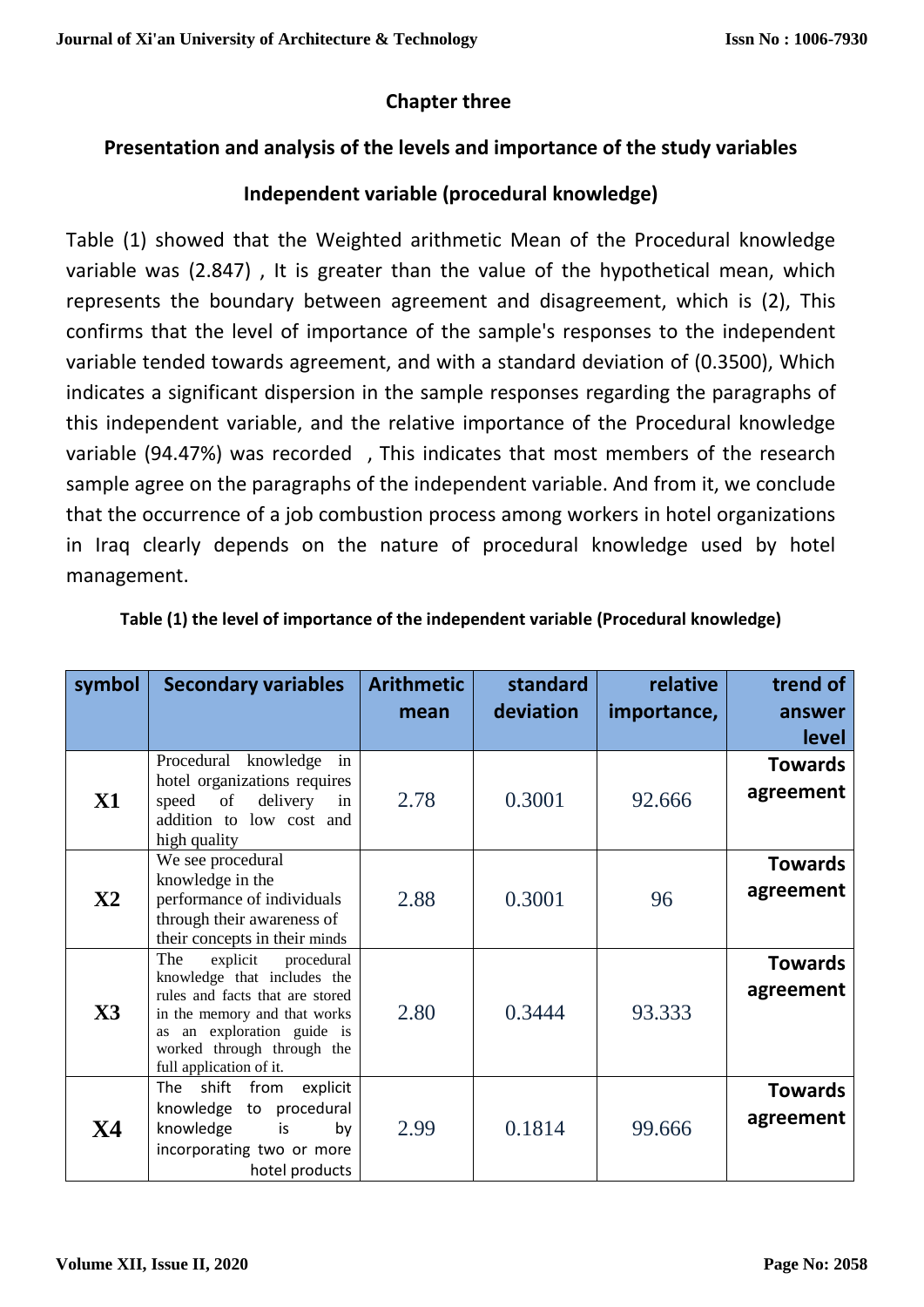| $\mathbf{X}$ 5 | procedural<br>Tο.<br>reach<br>knowledge<br>and<br>its<br>consistency there will be a<br>quick progression in the<br>application in order<br>to t<br>activate it properly                                                             | 2.7   | 0.4340 | 90     | <b>Towards</b><br>agreement |
|----------------|--------------------------------------------------------------------------------------------------------------------------------------------------------------------------------------------------------------------------------------|-------|--------|--------|-----------------------------|
| <b>X6</b>      | Procedural<br>knowledge<br>of<br>$\mathsf{a}$<br>set<br>0f<br><b>consists</b><br>components while explicit<br>knowledge represents a set<br>of facts stored in explicit<br>.knowledge databases                                      | 2.89  | 0.2988 | 96.333 | <b>Towards</b><br>agreement |
| $\mathbf{X}$   | Access<br>procedural<br>to<br>knowledge<br>by<br>new<br>individuals in the<br>hotel<br>organization goes through a<br>set of different stages                                                                                        | 2.899 | 0.3486 | 96.63  | <b>Towards</b><br>agreement |
| <b>X8</b>      | Procedural knowledge does<br>not include clear oral rules,<br>but some rules can be<br>extracted from them during<br>.working                                                                                                        | 2.88  | 0.4661 | 96     | <b>Towards</b><br>agreement |
| $\bf X9$       | Procedural knowledge is<br>in<br>hotel<br>important<br>organizations. In order for<br>its operations to be similar<br>and at a high level, there<br>must be a necessary need<br>procedural<br>to<br>measure<br>.knowledge procedures | 2.75  | 0.4775 | 91.666 | <b>Towards</b><br>agreement |
| $\mathbf{X}$   | Independent variable<br>((procedural knowledge                                                                                                                                                                                       | 2.847 | 0.3500 | 94.477 | <b>Towards</b><br>agreement |

# **job burnout (dependent variable)**

Table (2) shows that the mean value of the job burnout variable was (2.866). It is greater than the value of the hypothetical mean, which represents the boundary between agreement and disagreement, which is (2), This confirms that the level of importance of the sample's responses to the independent variable tended towards agreement, and with a standard deviation of (0.3167), Boosting the extent of homogeneity of answers regarding the paragraphs of the job burnout variable, In particular, the value of the standard deviation was much lower than the mean, and close to zero, . Whereas, the relative importance value of the dependent variable (95.554%), This value reflects the extent to which most members of the research sample agree on the secondary variables included in job burnout , And represented by (factors that lead to job burnout, job burnout trends , job burnout dimensions) , As the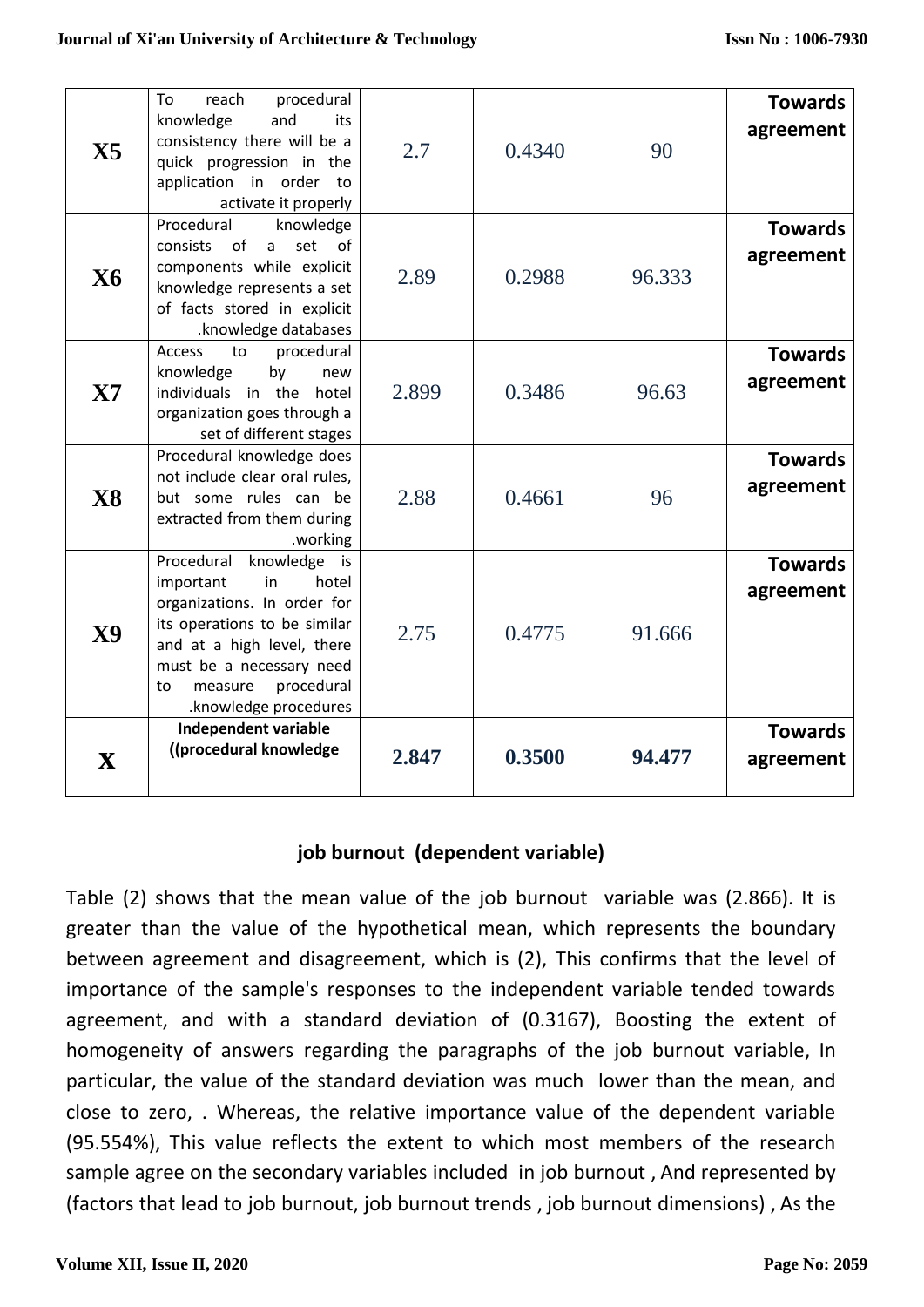weighted mean of the three secondary variables came by (2.87) (2.856) (2.873), respectively, They are all greater than the value of the hypothetical mean of (2), which establishes that the level of sample responses to the three secondary variables tended to agree. The values of standard deviations were recorded for each of the {factors that lead to job burnout, job burnout trends, and job burnout dimensions ( 0.2798 ) (0.3304 )( 0.3394 ) } respectively as shown in Table (2) .

| Table (2) the level of importance of the dependent variable (job burnout) |  |
|---------------------------------------------------------------------------|--|
|                                                                           |  |

| symbol    | <b>Secondary variables</b>                                                                                                                                    | <b>Arithmetic</b><br>mean | standard<br>deviation | relative<br>importance, | trend of<br>answer level    |
|-----------|---------------------------------------------------------------------------------------------------------------------------------------------------------------|---------------------------|-----------------------|-------------------------|-----------------------------|
|           |                                                                                                                                                               |                           |                       |                         |                             |
| y1        | The lack of experience<br>and the skills of the<br>individual in the work<br>causes stress and<br>exhaustion, which leads<br>to job burnout                   | 2.79                      | 0.4185                | 2.79                    | <b>Towards</b><br>agreement |
| <b>Y2</b> | Lack of rewards and<br>incentives among<br>individuals working in<br>hotel organizations leads<br>to psychological stress at<br>work                          | 2.93                      | 0.3001                | 2.93                    | <b>Towards</b><br>agreement |
| <b>Y3</b> | When the values of the<br>hotel organization are<br>incompatible with the<br>values of the individual<br>worker, job burnout is<br>generated among<br>workers | 2.89                      | 0.3013                | 2.89                    | <b>Towards</b><br>agreement |
|           | factors that lead to<br>job burnout                                                                                                                           | 2.87                      | 0.3399                | 2.87                    |                             |
| Y4        | The process of analyzing<br>the reality and<br>characteristics of job<br>burnout and work groups<br>leads to avoiding the<br>occurrence of job burnout        | 2.90                      | 0.2015                | 96.666                  | <b>Towards</b><br>agreement |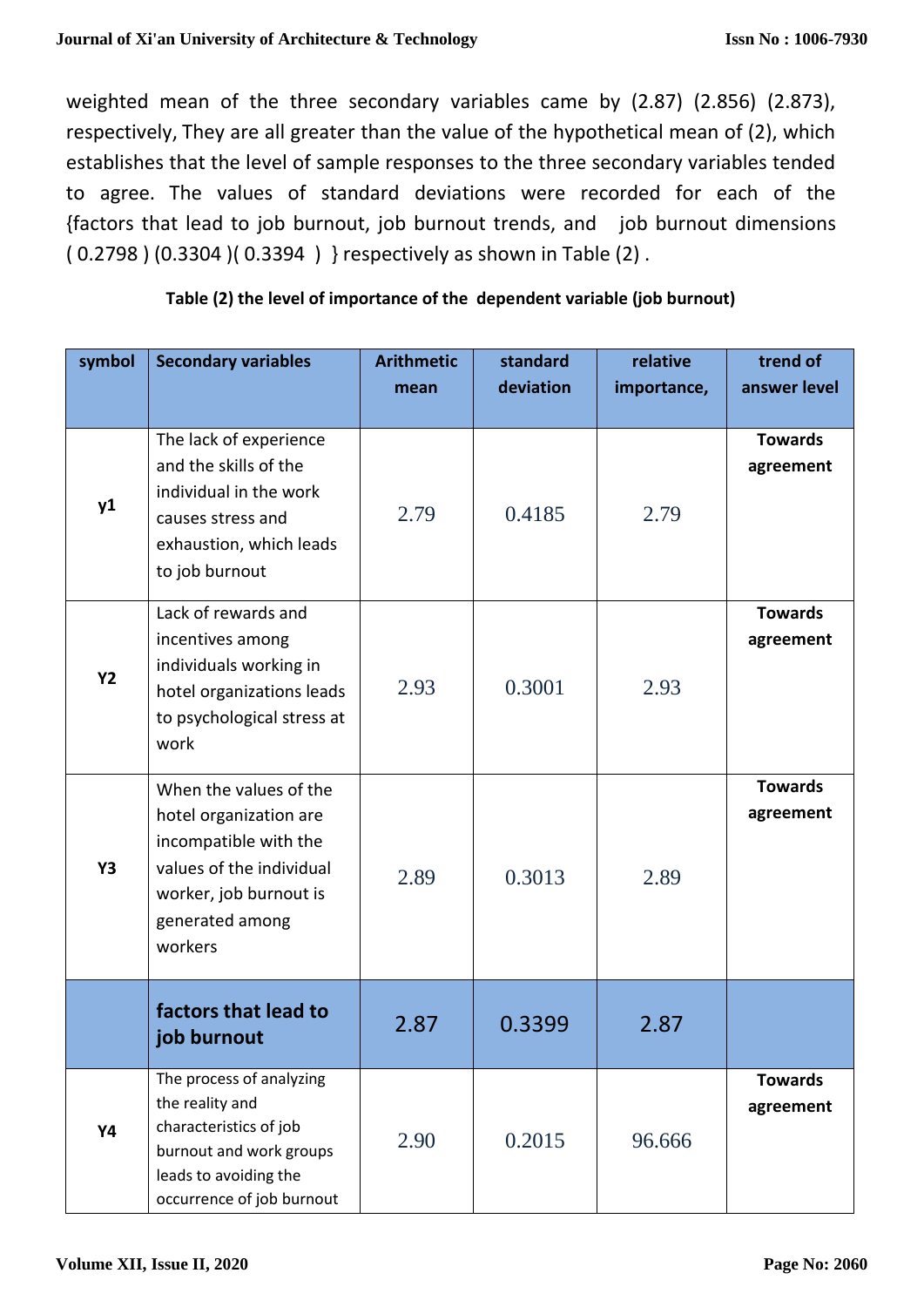|           | process for working<br>individuals<br>The management of<br>hotel organizations is<br>working to put in place                                                                                    |       |        |        | <b>Towards</b><br>agreement |
|-----------|-------------------------------------------------------------------------------------------------------------------------------------------------------------------------------------------------|-------|--------|--------|-----------------------------|
| <b>Y5</b> | treatments for<br>individuals working to<br>stop and reduce the<br>process of job burnout                                                                                                       | 2.80  | 0.3554 | 93.333 |                             |
| Y6        | Hotel organizations<br>seeking to treat the<br>individuals who get the<br>job burnout process by<br>rehabilitating them and<br>making their work more<br>enjoyable than before                  | 2.87  | 0.4343 | 95.666 | <b>Towards</b><br>agreement |
|           | job burnout trends                                                                                                                                                                              | 2.856 | 0.3304 | 95.221 |                             |
|           |                                                                                                                                                                                                 |       |        |        |                             |
| <b>Y7</b> | <b>Emotional exhaustion</b><br>and Dehumanization are<br>deficient in<br>achievement One of the<br>most important<br>measures of job burnout<br>in service-oriented<br>organizations in general | 2.88  | 0.2776 | 96     | <b>Towards</b><br>agreement |
| <b>Y8</b> | and in hotels in particular<br>Standards of fatigue,<br>stress, fear and<br>professionalism can be<br>adopted from modern<br>job burnout standards                                              | 2.92  | 0.208  | 97.333 | <b>Towards</b><br>agreement |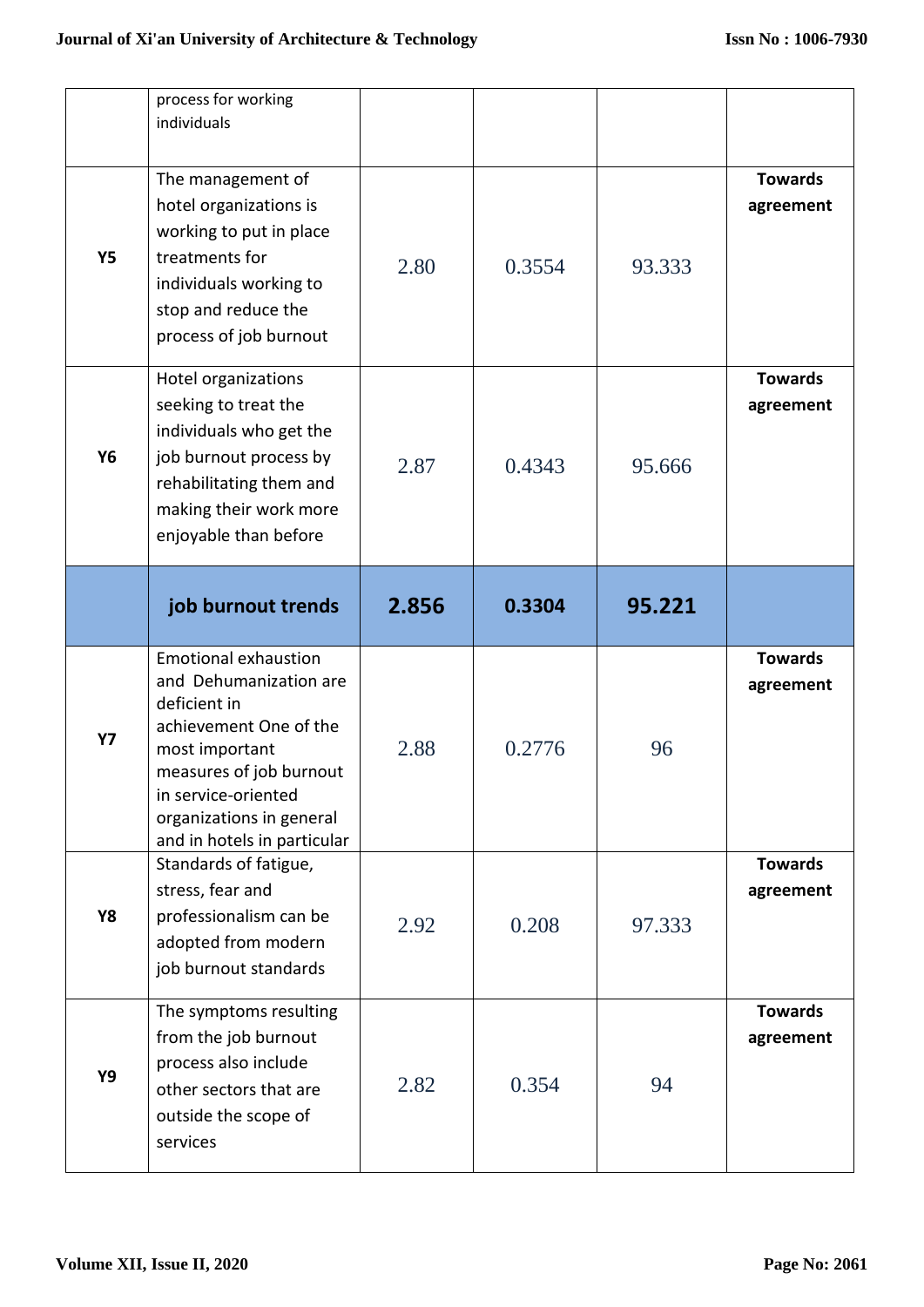|                           | job burnout<br>dimensions           | 2.873 | 0.2798 | 95.777 | <b>Towards</b><br>agreement |
|---------------------------|-------------------------------------|-------|--------|--------|-----------------------------|
| $\boldsymbol{\mathsf{M}}$ | dependent variable<br>(job burnout) | 2.866 | 0.3167 | 95.544 | <b>Towards</b><br>agreement |

#### **Statistical test for the correlation and effect of procedural knowledge on job burnout**

The research highlights here the nature of the correlation between procedural knowledge and the job burnout variable by applying the (z - test) test ,to know the nature of the correlation between the independent variable and the dependent variable, The correlation assumptions will be accepted if the calculated value of Z is greater than the tabular Z value of (1.96), At the significance morale level (0.05), acceptance of the correlation hypothesis between the two variables with a confidence rate of 95%, The results of the analysis were as follows:

**First: test the correlation between factors that lead to job burnout and procedural knowledge .** Table (3) enhances, the presence of a morale correlation relationship, related Statistical significance between factors that lead to job burnout and procedural knowledge among workers in hotel organizations**,** So, the calculated value of Z was (3.990) which is significant at (0.05) level. This result leads to the acceptance of the first secondary hypothesis that stipulated (presence of a morale correlation relationship, related Statistical significance between factors that lead to job burnout and procedural knowledge ) With 95% confidence. The value of the correlation coefficient between them was (0.424) to confirm a significant correlation between the two variables.

# **Second: test the correlation between job burnout trends and procedural knowledge** .

Table (3) enhances, the presence of a morale correlation relationship, related Statistical significance between job burnout trends and procedural knowledge among workers in hotel organizations, So, the calculated value of Z was (4.5433) which is significant at (0.05) level. This result leads to the acceptance of the second secondary hypothesis that stipulated (presence of a morale correlation relationship, related Statistical significance between job burnout trends and procedural knowledge ) With 95% confidence. The value of the correlation coefficient between them was (0.401) to confirm a significant correlation between the two variables.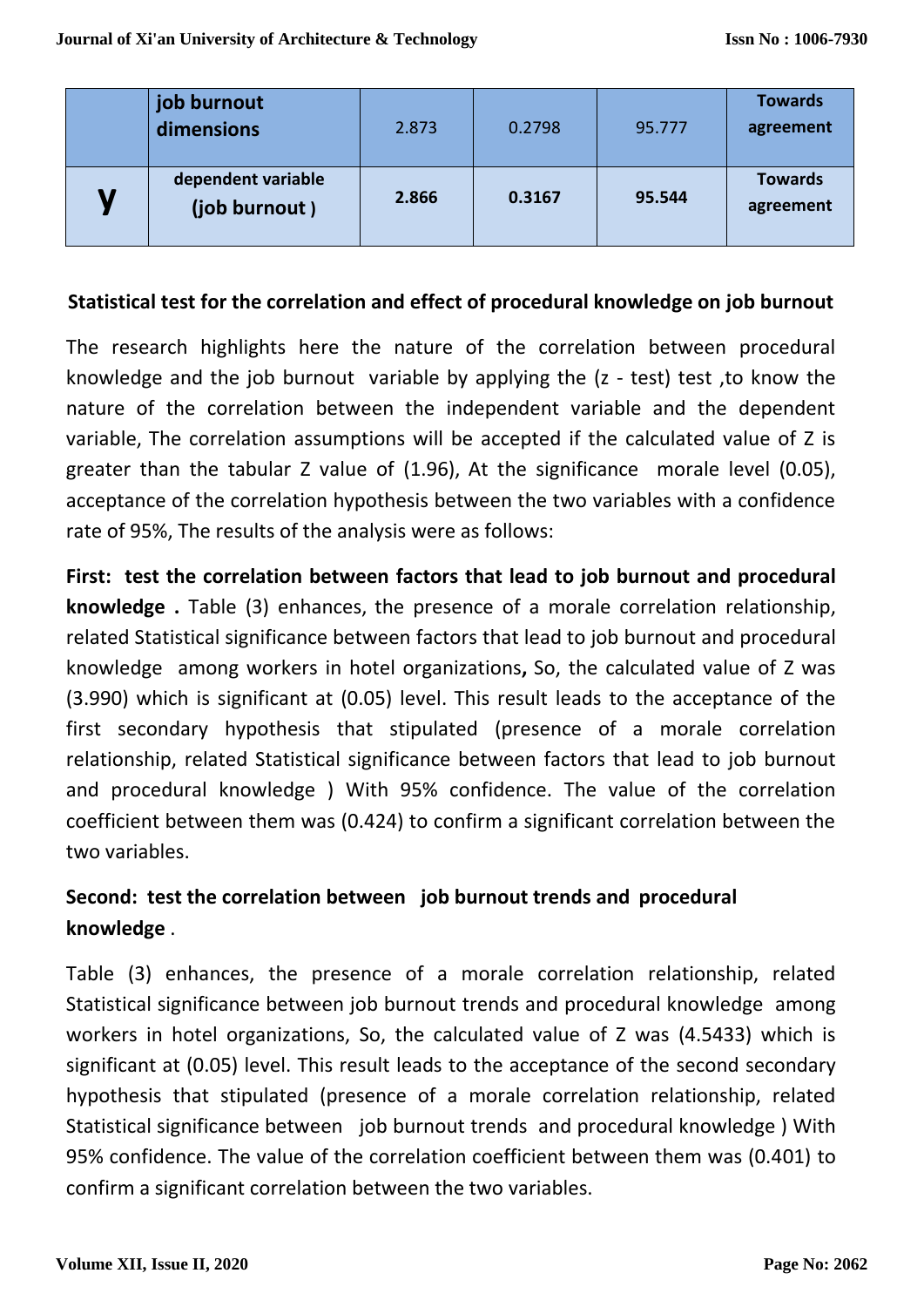# **Third. test the correlation between job burnout dimensions and procedural knowledge**

Table (3) enhances, the presence of a morale correlation relationship, related Statistical significance between job burnout dimensions and procedural knowledge among workers in hotel organizations, So, the calculated value of Z was (4.551) which is significant at (0.05) level. This result leads to the acceptance of the third secondary hypothesis that stipulated (presence of a morale correlation relationship, related Statistical significance between job burnout dimensions and procedural knowledge ) With 95% confidence. The value of the correlation coefficient between them was (0.421) to confirm a significant correlation between the two variables.

### **Test the correlation between job burnout and procedural knowledge.**

Table (3) enhances, the presence of a morale correlation relationship, related Statistical significance between job burnout and procedural knowledge among workers in hotel organizations, So, the calculated value of Z was (5.5665) which is significant at (0.05) level. This result leads to the acceptance of the first main hypothesis that stipulated (presence of a morale correlation relationship, related Statistical significance between job burnout and procedural knowledge ) With 95% confidence. The value of the correlation coefficient between them was (0.581) to confirm a significant correlation between the two variables**.**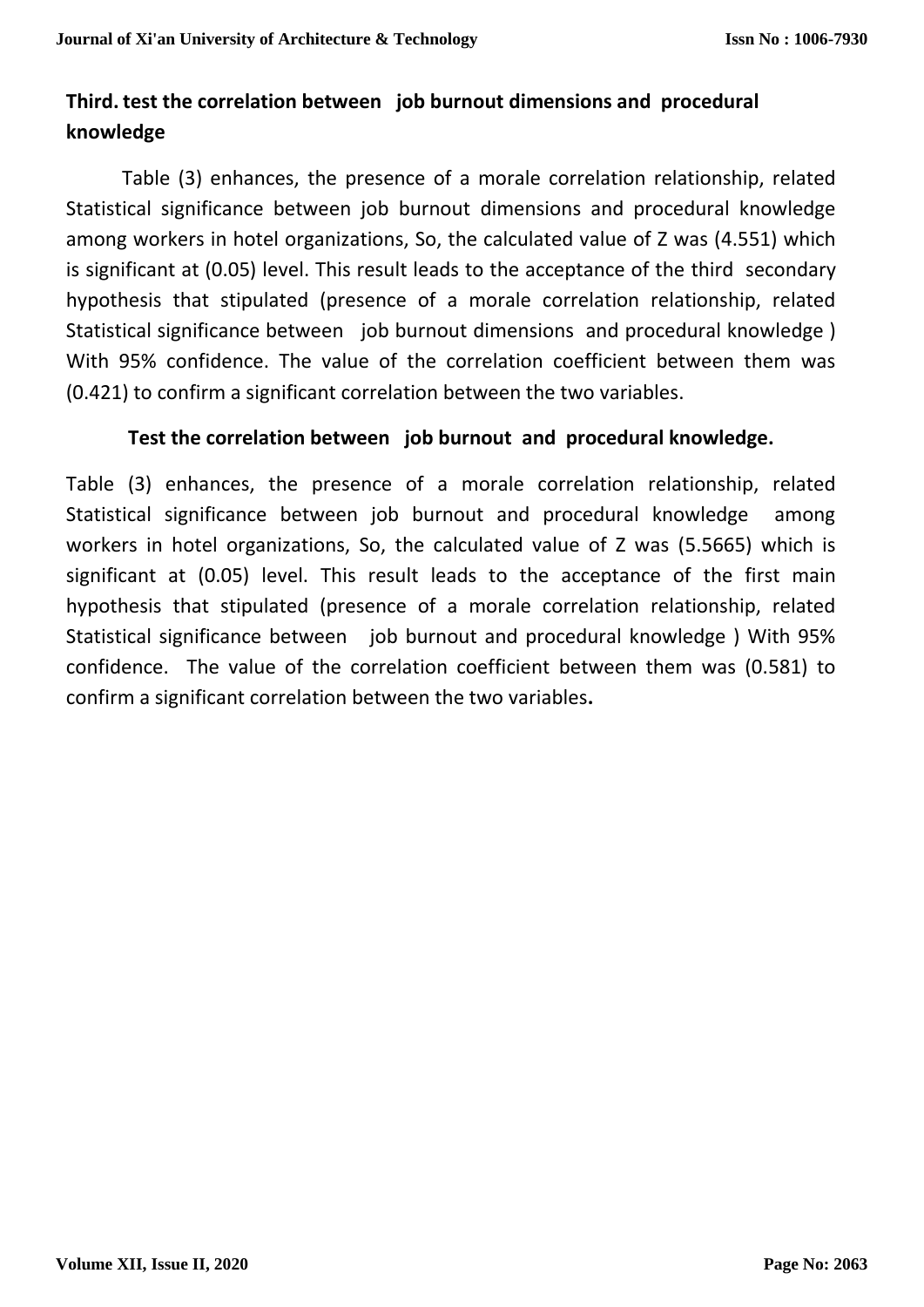# **Table (3) Test hypotheses of correlation between procedural knowledge and job burnout**

| hypothesis        | <b>Variables</b>                                                     |                                        |                         | <b>Z</b> Test           |                    | <b>Simple correlation</b><br>coefficient | comment |                                                            |
|-------------------|----------------------------------------------------------------------|----------------------------------------|-------------------------|-------------------------|--------------------|------------------------------------------|---------|------------------------------------------------------------|
|                   |                                                                      |                                        |                         |                         | tabular<br>Z value | <b>Calculated</b><br>Z value             | $R^2%$  |                                                            |
| $1-1$             |                                                                      | factors that<br>lead to job<br>burnout | independent<br>variable | procedural<br>knowledge | 1.96               | 4.3990                                   | 0.424   | <b>Accept the</b><br>hypothesis<br>with 95%<br>confidence. |
| $1-2$             | <b>Secondary</b><br>variables<br>within the<br>dependent<br>variable | job burnout<br>trends                  |                         | procedural<br>knowledge | 1.96               | 4.5433                                   | 0.401   | <b>Accept the</b><br>hypothesis<br>with 95%<br>confidence. |
| $1-3$             |                                                                      | job burnout<br>dimensions              |                         | procedural<br>knowledge | 1.96               | 4.551                                    | 0.421   | <b>Accept the</b><br>hypothesis<br>with 95%<br>confidence. |
| <b>First main</b> | job burnout                                                          |                                        |                         | procedural<br>knowledge | 1.96               | 5.5665                                   | 0.581   | <b>Accept the</b><br>hypothesis<br>with 95%<br>confidence. |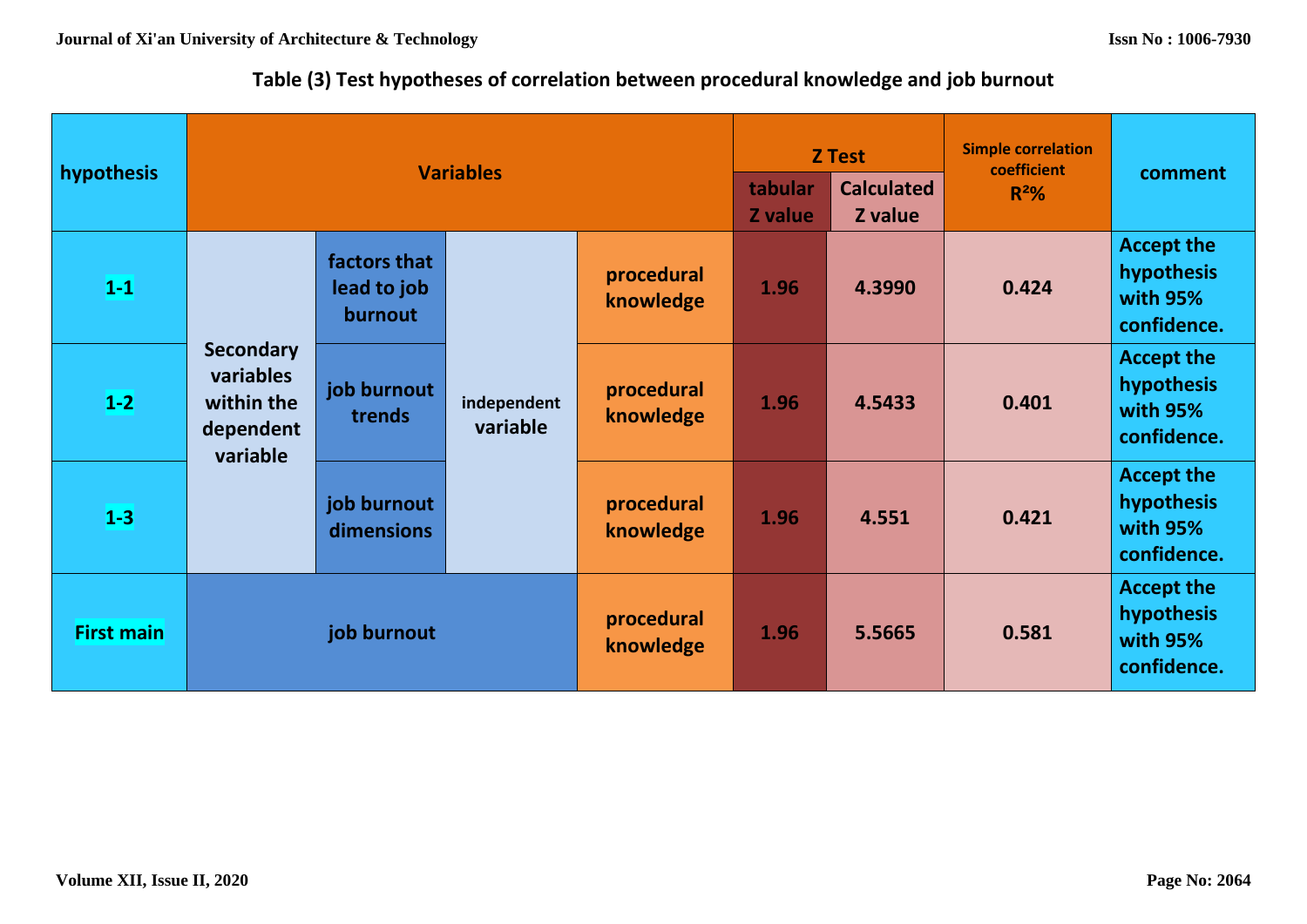### **Impact relationships test between independent and dependent variable.**

To demonstration the effect of job burnout on procedural knowledge or not, The researcher will use( F-TEST), As the test result will go to accept the hypothesis of the influence of the independent variable on the dependent variable When (probability value. Sig) corresponds to the calculated( F value) Equal to or less than 95%,As for the percentage of this effect if available, The researcher will use The coefficient of determinationR² % to show the percentage of job burnout Explanation of the procedural knowledge variable, and the results of the analysis were as follows:

# **First: test the impact between factors that lead to job burnout and procedural knowledge**.

From Table (4) it is clear that the value of F is calculated to measure the effect of a variable factors that lead to job burnout as one of the secondary variables when job burnout is in procedural knowledge registered (22,544), which is a moral value, especially that it is greater than the tabular value of (3.9201) With this result it accepts the first secondary influence hypothesis which was stated(There is a morale influence relationship, related Statistical significance between Factors that cause to job burnout and procedural knowledge among workers in hotel organizations) with 95% confidence ,and the percentage of influence of variable factors that lead to job burnout in procedural knowledge(  $17.3$  % = % R2 ), While the value of the regression coefficient was beta (0.332) .

# **Second : test the impact between job burnout trends and procedural knowledge**.

From Table (4) it is clear that the value of F is calculated to measure the effect of a job burnout trends as one of the secondary variables when job burnout is in procedural knowledge registered (23.256), which is a moral value, especially that it is greater than the tabular value of (3.9201) With this result it accepts the second secondary influence hypothesis which was stated(There is a morale influence relationship, related Statistical significance between job burnout trends and procedural knowledge among workers in hotel organizations) with 95% confidence ,and the percentage of influence job burnout trends in procedural knowledge(19.3  $% = \% R^{2}$ ), While the value of the regression coefficient was beta (0.386).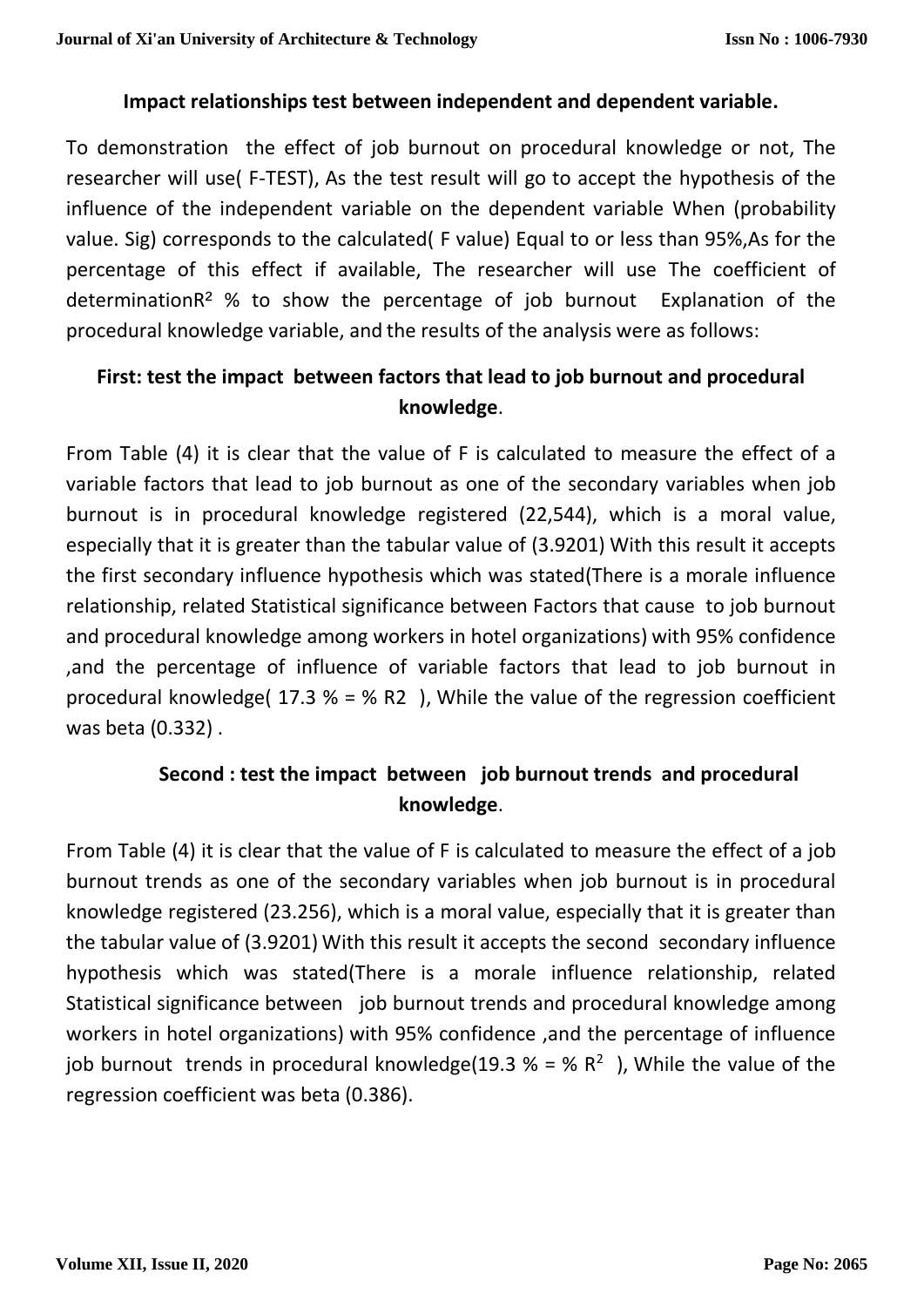# **Third : test the impact between job burnout dimensions and procedural knowledge**.

From Table (4) it is clear that the value of F is calculated to measure the effect of a job burnout dimensions as one of the secondary variables when job burnout is in procedural knowledge registered (18.711), which is a moral value, especially that it is greater than the tabular value of (3.9201) With this result it accepts the third secondary influence hypothesis which was stated(There is a morale influence relationship, related Statistical significance between job burnout dimensions and procedural knowledge among workers in hotel organizations) with 95% confidence ,and the percentage of influence job burnout dimensions in procedural knowledge(16.3%= %  $R^2$ ), While the value of the regression coefficient was beta (0.256).

## **Test the relationship of the effect of job burnout on procedural knowledge**

From Table (4) it is clear that the value of F is calculated to measure the effect of a job burnout variable in procedural knowledge registered (39.299), which is a moral value, especially that it is greater than the tabular value of (3.9201) With this result it accepts the second main influence hypothesis which was stated(There is a morale influence relationship, related Statistical significance between job burnout and procedural knowledge among workers in hotel organizations) with 95% confidence ,and the percentage of influence job burnout in procedural knowledge(29.9% = %  $R^2$ ), While the value of the regression coefficient was beta (0.598).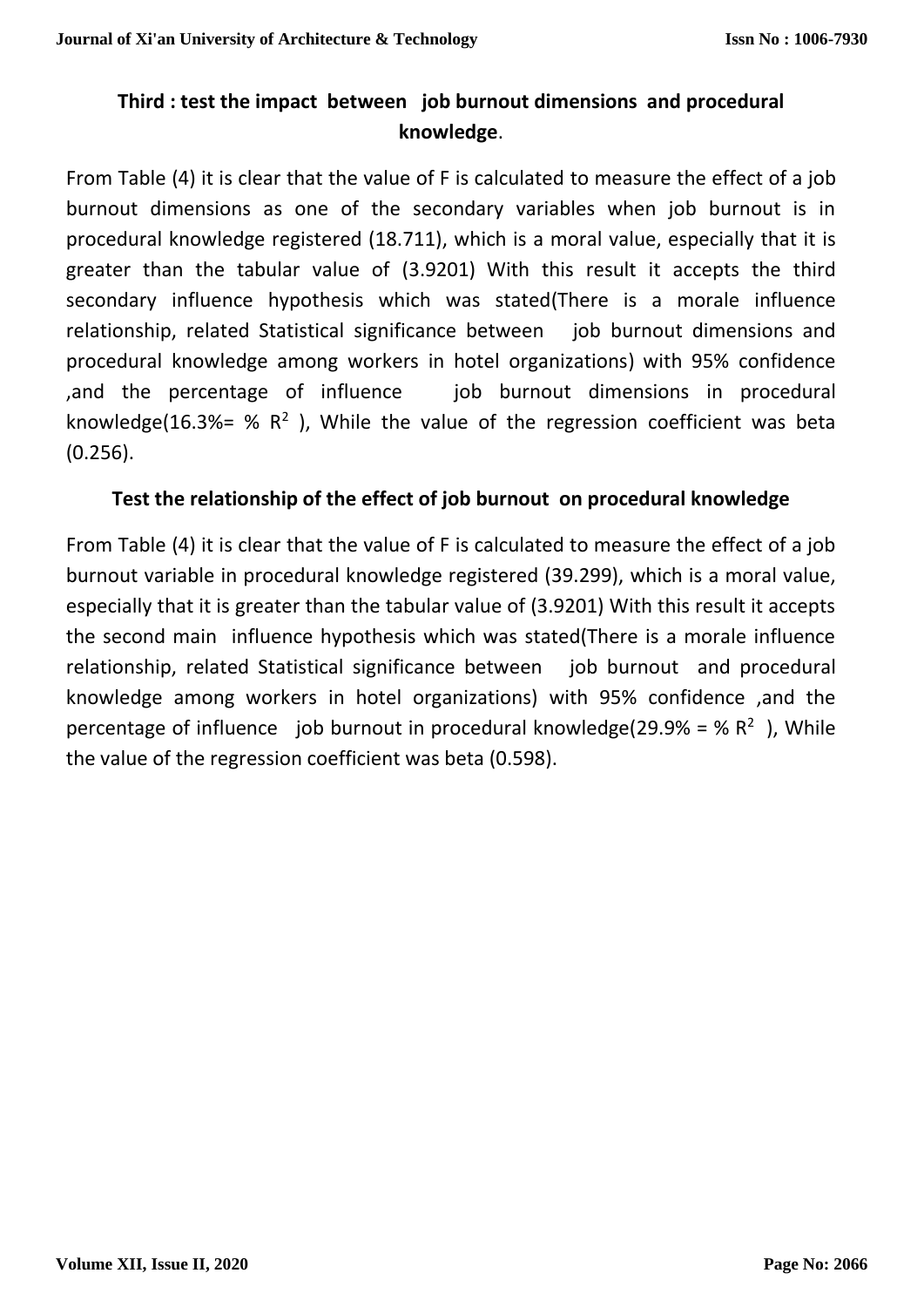# **Table (4) Results of testing hypotheses of the effect of job burnout on procedural knowledge**

| hypothesis     | variables                                                             |                                           |                         | <b>F</b> Test           |                                     | <b>Regression</b><br><b>Fixed</b><br>coefficient<br>limit | <b>Simple</b><br>correlation | comment                |                                                            |                                                            |                                                            |
|----------------|-----------------------------------------------------------------------|-------------------------------------------|-------------------------|-------------------------|-------------------------------------|-----------------------------------------------------------|------------------------------|------------------------|------------------------------------------------------------|------------------------------------------------------------|------------------------------------------------------------|
|                |                                                                       |                                           |                         | tabular F<br>value      | <b>Calculated</b><br><b>F</b> value | $\alpha$                                                  | $\beta$                      | coefficient<br>$R^2\%$ |                                                            |                                                            |                                                            |
| $2 - 1$        |                                                                       | factors<br>that lead<br>to job<br>burnout | independent<br>variable | procedural<br>knowledge | 3.9201                              | 22.544                                                    | 1,887                        | 0.332                  | 17.3                                                       | <b>Accept the</b><br>hypothesis<br>with 95%<br>confidence. |                                                            |
| $2 - 2$        | <b>Secondary</b><br>variables<br>within the<br>dependen<br>t variable | job<br>burnout<br>trends                  |                         | procedural<br>knowledge | 3.9201                              | 23.256                                                    | 1,827                        | 0.386                  | 19,3                                                       | <b>Accept the</b><br>hypothesis<br>with 95%<br>confidence. |                                                            |
| $2 - 3$        |                                                                       | job<br>burnout<br>dimension<br>S          |                         |                         | procedural<br>knowledge             | 3.9201                                                    | 18.711                       | 2.077                  | 0.256                                                      | 16.3                                                       | <b>Accept the</b><br>hypothesis<br>with 95%<br>confidence. |
| second<br>main | job burnout                                                           |                                           | procedural<br>knowledge | 3.9201                  | 39.299                              | 1.268                                                     | 0.598                        | 29.9                   | <b>Accept the</b><br>hypothesis<br>with 95%<br>confidence. |                                                            |                                                            |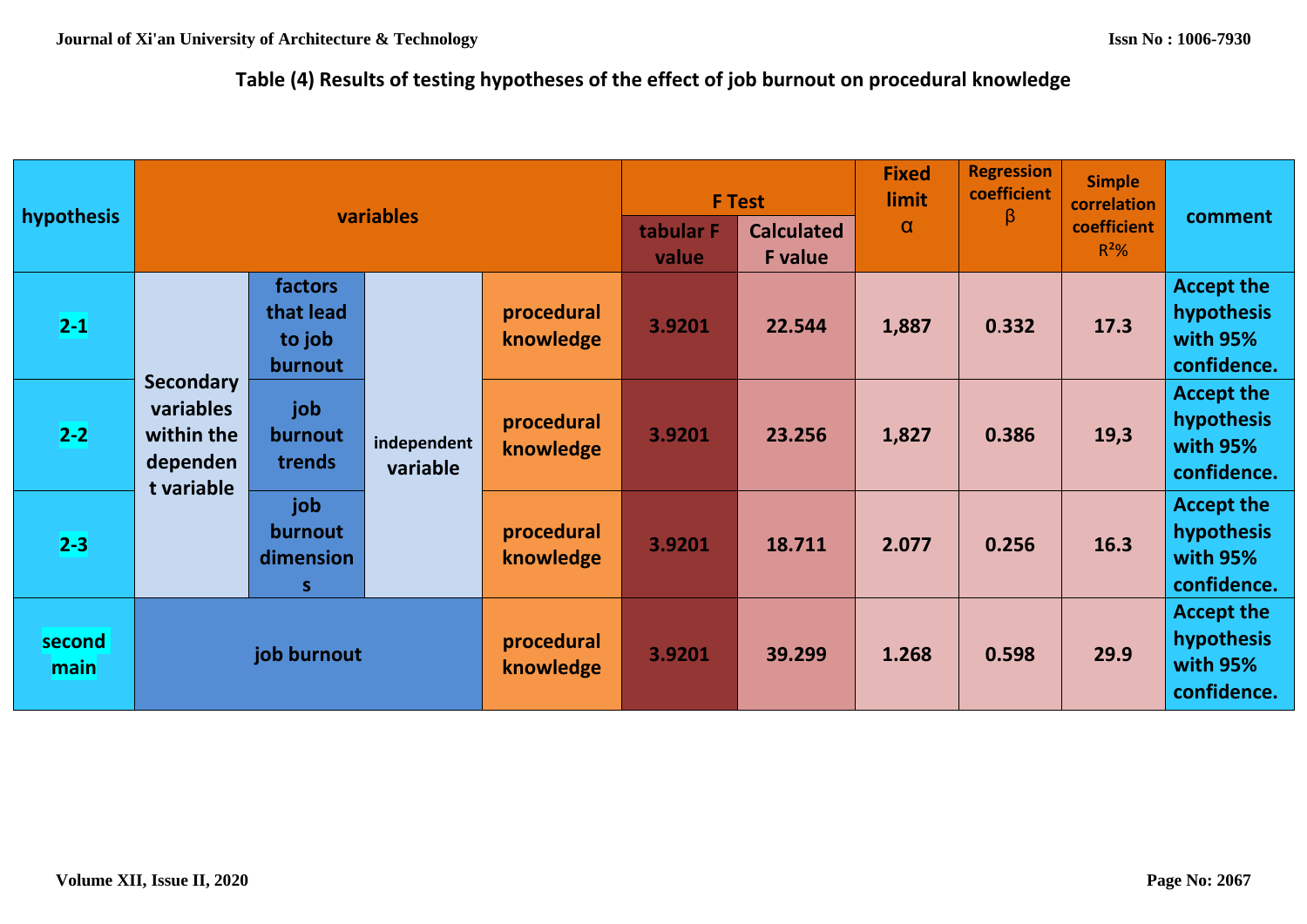From the previous statistical analysis, we conclude that there is a noticeable effect of job burnout on procedural knowledge, Likewise, there is an effect for each of the secondary variables within job burnout in procedural knowledge, Then accept all the hypothesizes with a 95% confidence level:

#### **Conclusions and recommendations.**

#### **First: - Conclusions.**

- 1. The researcher found that merging two or more hotel products It is made by switching from explicit knowledge to procedural knowledge as this paragraph achieved relative importance (99.66%).
- 2. The research confirmed that the procedural knowledge in the performance of the individual is clear through their awareness of the concepts of work In their minds, this is confirmed by the results of the statistical analysis, as this paragraph achieved a percentage of (96%).
- 3. The results showed that the new individuals in the hotel organization can access procedural knowledge through going during the different stages.
- 4. The results of the research indicated that the weak rewards and incentives among individuals working in hotel organizations Lead to psychological pressure at work, and this is supported by statistical research results, at a rate of (97.66%).
- 5. Avoiding the occurrence of job burnout process for working individuals Through the process of analyzing the reality and characteristics of job burnout and working groups.
- 6. It is an important and modern measure of the job burnout process They are the criteria for fatigue, stress, fear and professionalism.

#### **Second: - Recommendations**

- 1. The researcher recommends the management of hotel organizations to the need for speedy delivery of services In addition to raising the level of quality and reducing costs.
- 2. There must be a rapid progression of procedural knowledge in order to access it And activating it properly and correctly.
- 3. There must be criteria for measuring standards knowledge procedures In order to be implemented easily, harmoniously and at a high level within the hotel organizations.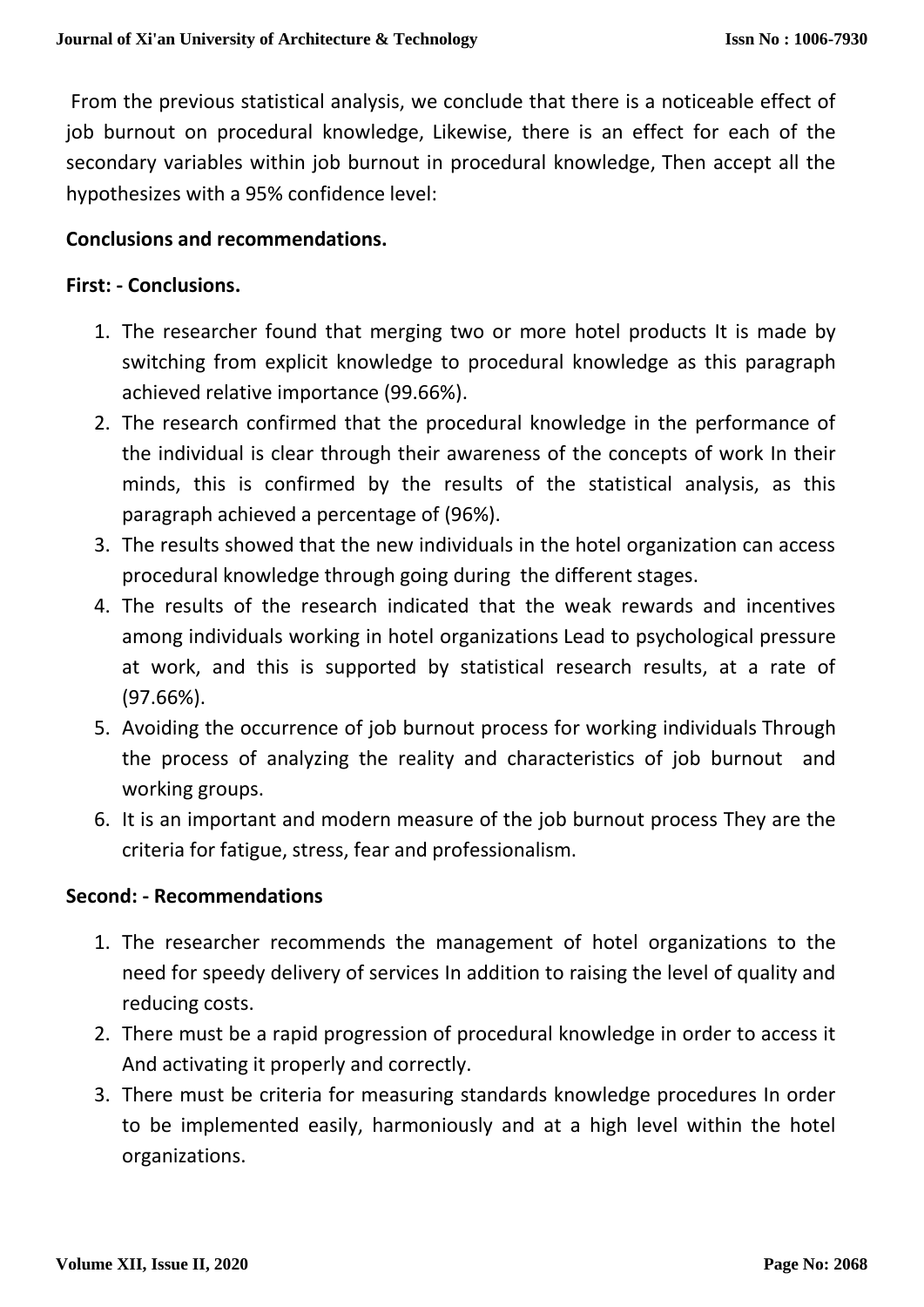- 4. Continuous work to develop the performance and skills of individuals and workers in hotel organizations in order to keep them away from the stress and congestion that leads to job burnout.
- 5. The necessity that there be a parallel between the values of the hotel organization and the values of the working individuals Because the inconsistency of these values generates job burnout among working individuals.
- 6. The hotel organization deals with the individuals who get the job burnout process By rehabilitating them and making their work more enjoyable than before.

## **References**

- 1) Anderson,J.R., "Acquisition of cognitive skill", psychological Review,4(1982)369-406.
- 2) Anderson,J.R., 1993,"Rules of the Mind", Hillsdale,NJ:Erlbaum.
- 3) Anderson,J.R.,1983" The architecture of cognition", New Jersey, Lawrence Erlbuam.
- 4) Ashforth, B. E., & Lee, R.T., "Defensive Behavior in organizations: A preliminary model", Human Relations. 43(1990)621-648.
- 5) Awad, E.M., & Ghaziri, H.M., 2004. "Knowledge Management", 1/d., Pearson Prentice-Hall Inc., New Jersey.
- 6) Byrnes,J.p. & Wasik,B.A.,"Role of conceptual Knowledge in mathematical procedural learning", Development psychology, 27(1999)777-786.
- 7) D. Pears, 1971," What is knowledge?", George Allen & Unwin Ltd, London,UK.
- 8) DeCenzo, David A., & Robbins, Stephen P., 2005, " Fundamentals of Resource Management", 8/d, Jone Wiley & Sons, Inc., U.S.A.
- 9) Edelwich, J., & Brodsky, 1980 " Burn-out: Stages of disillusionment in the helping profession", New York: Human Sciences press.
- 10) Hiebert,J. & Lefevre,P.1986," Conceptual and Procedural Knowledge in Mathematics: An Introductory Analysis", Hillsdale,NJ:Erlbaum.
- 11) Johari Surif, Nor Hasniza Ibrahim, Mahani Mokhtar," Conceptual and Procedural Knowledge in Problem Solving", Science Direct, 56(2012)416-425.
- 12) John Martin & Martin Fellenz, 2010, " Organizational Behavior& Management " 4/d, Zrinski, Croatia.
- 13) Kahill, S., " Symptome of professional burnout: A review of the empirical evidence", Canadian Psychology, 29(1988) 284-297.
- 14) Kolers, P. A., & Roediger, H. L. Ill, Procedures of mind, Journal of Verbal Learning and Verbal Behavi,23(1984)425-449.